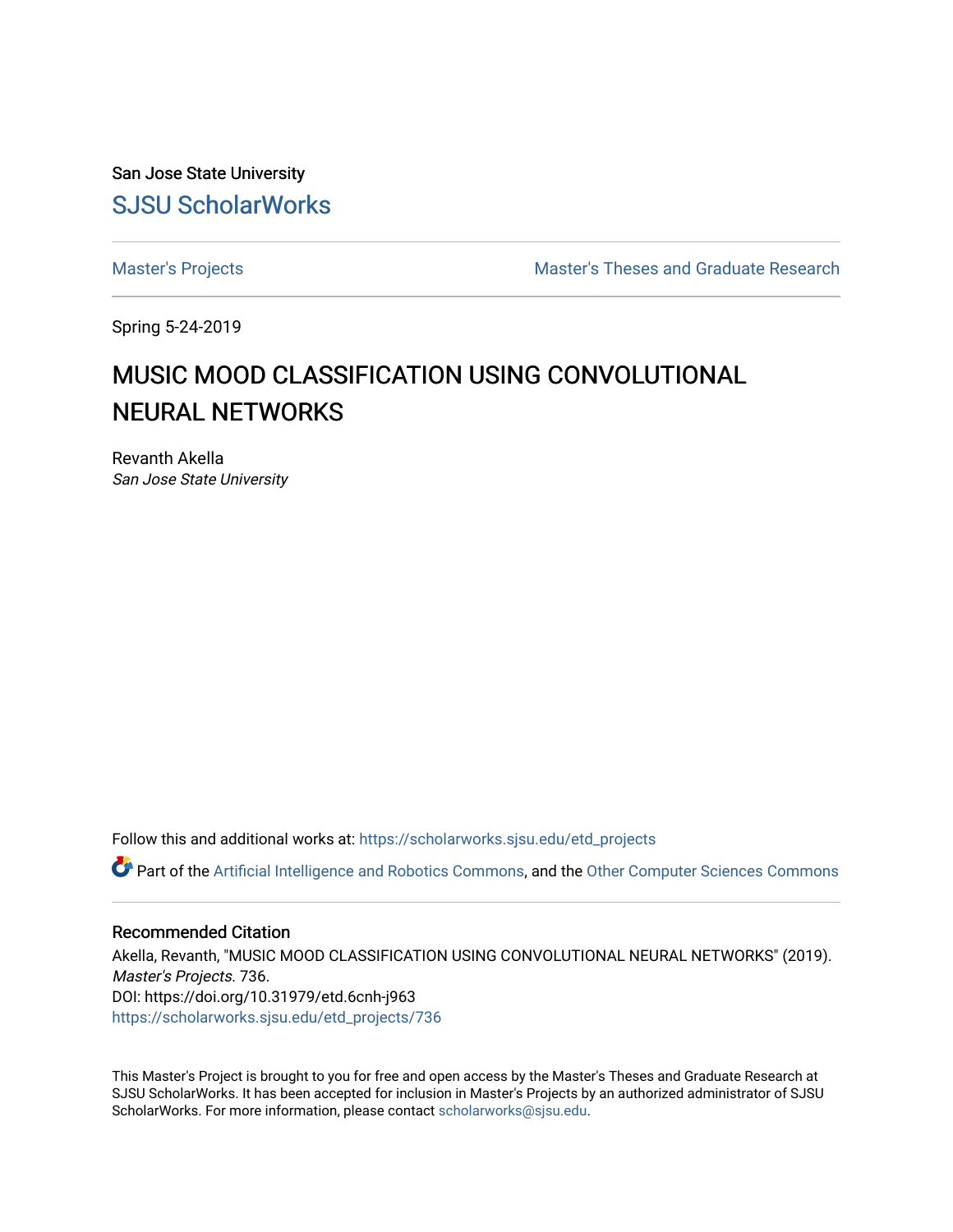# MUSIC MOOD CLASSIFICATION USING CONVOLUTIONAL NEURAL NETWORKS

Presented to

The Faculty of the Department of Computer Science

San Jose State University

In Partial Fulfillment

Of the Requirements of

Degree Master of Science

By

Revanth Akella

May, 2019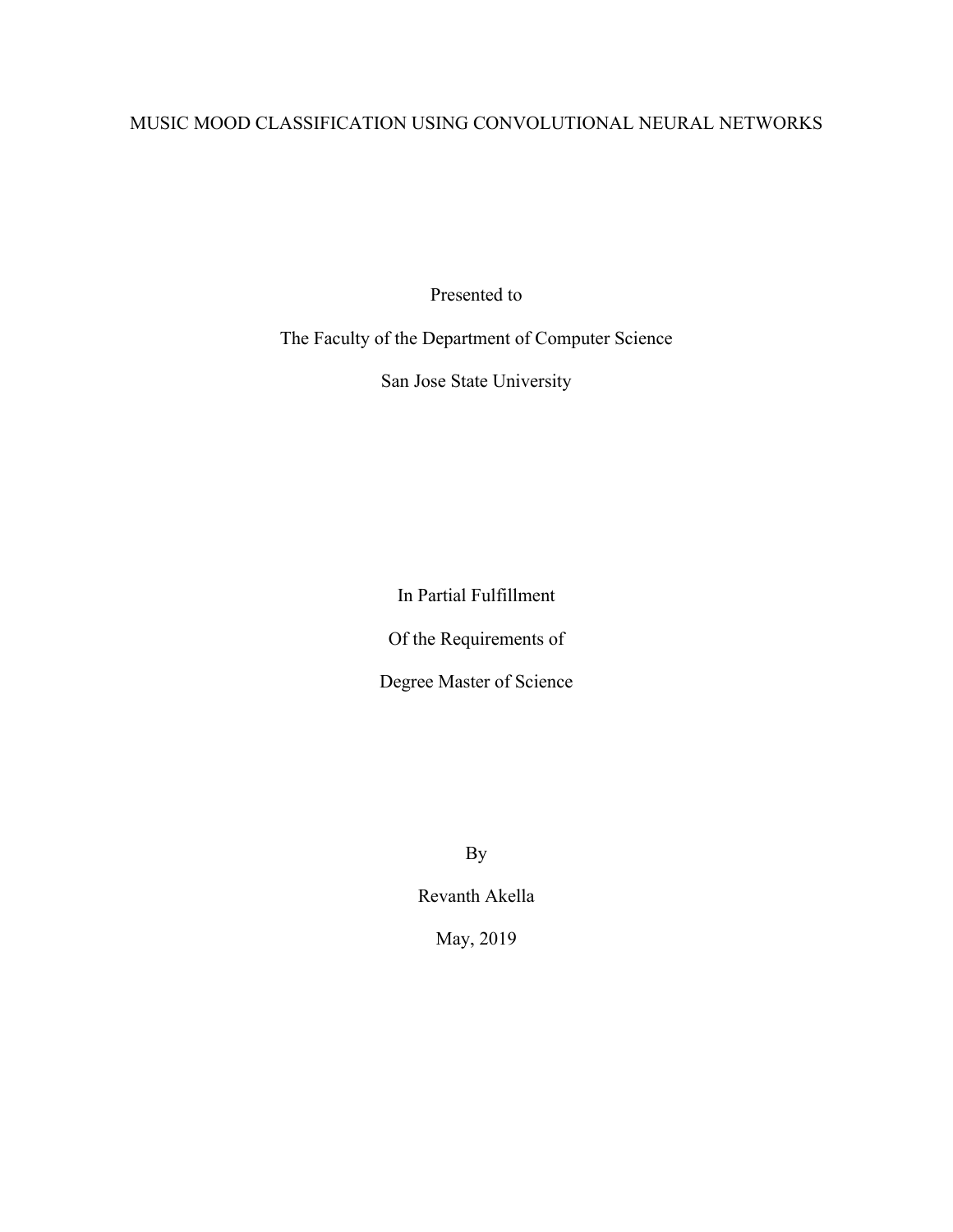# ©2019

# Revanth Akella

# ALL RIGHTS RESERVED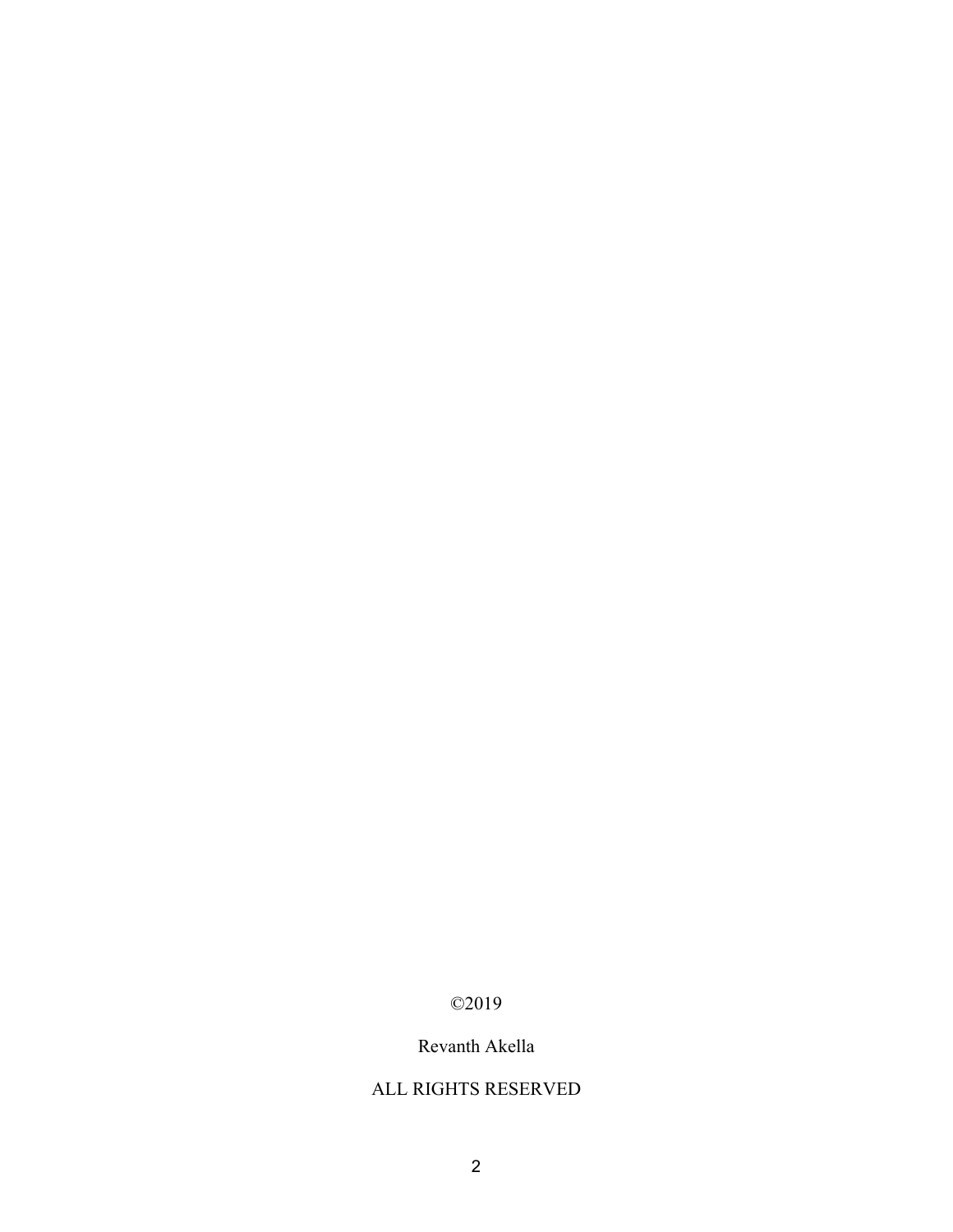# The Designated Project Committee Approves the Project Titled

## MUSIC MOOD CLASSIFICATION USING CONVOLUTIONAL NEURAL NETWORKS

by

Revanth Akella

## APPROVED FOR THE DEPARTMENT OF COMPUTER SCIENCE

San José State University

May 2019

Dr. Teng Moh Department of Computer Science Dr. Leonard Wesley Department of Computer Science

Dr. Chris Pollett Department of Computer Science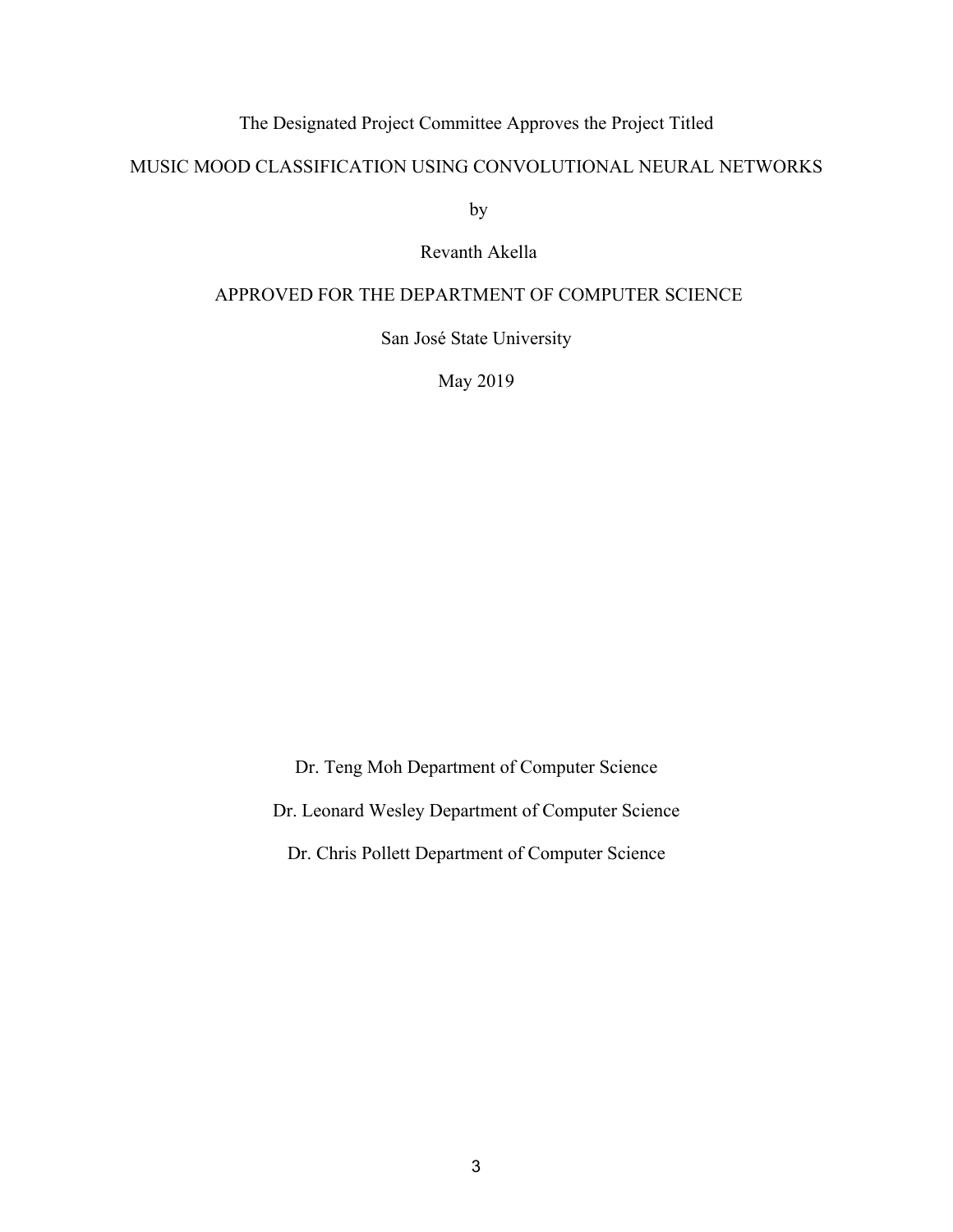#### **ABSTRACT**

#### Music Mood Classification using Convolutional Neural Networks

#### By Revanth Akella

Grouping music into moods is useful as music is migrating from to online streaming services as it can help in recommendations. To establish the connection between music and mood we develop an end-to-end, open source approach for mood classification using lyrics. We develop a pipeline for tag extraction, lyric extraction, and establishing classification models for classifying music into moods. We investigate techniques to classify music into moods using lyrics and audio features. Using various natural language processing methods with machine learning and deep learning we perform a comparative study across different classification and mood models. The results infer that features from natural language processing are a valuable information source for mood classification. We use methods such as term-frequency/inverse-document frequency, continuous bag of words, distributed bag of words and pre-trained word embeddings to connect lyrical features to mood classes. Different arrangements of the mood labels for music are explored and compared. We establish that features from lyrics with natural language processing methods demonstrate high levels of accuracy using CNNs. Our final model achieves an accuracy of 71% compared to existing methods using SVMs that achieve and accuracy of 60%.

*Keywords—Deep learning, lyric extraction, mood classification, music classification, natural language processing, tag extraction*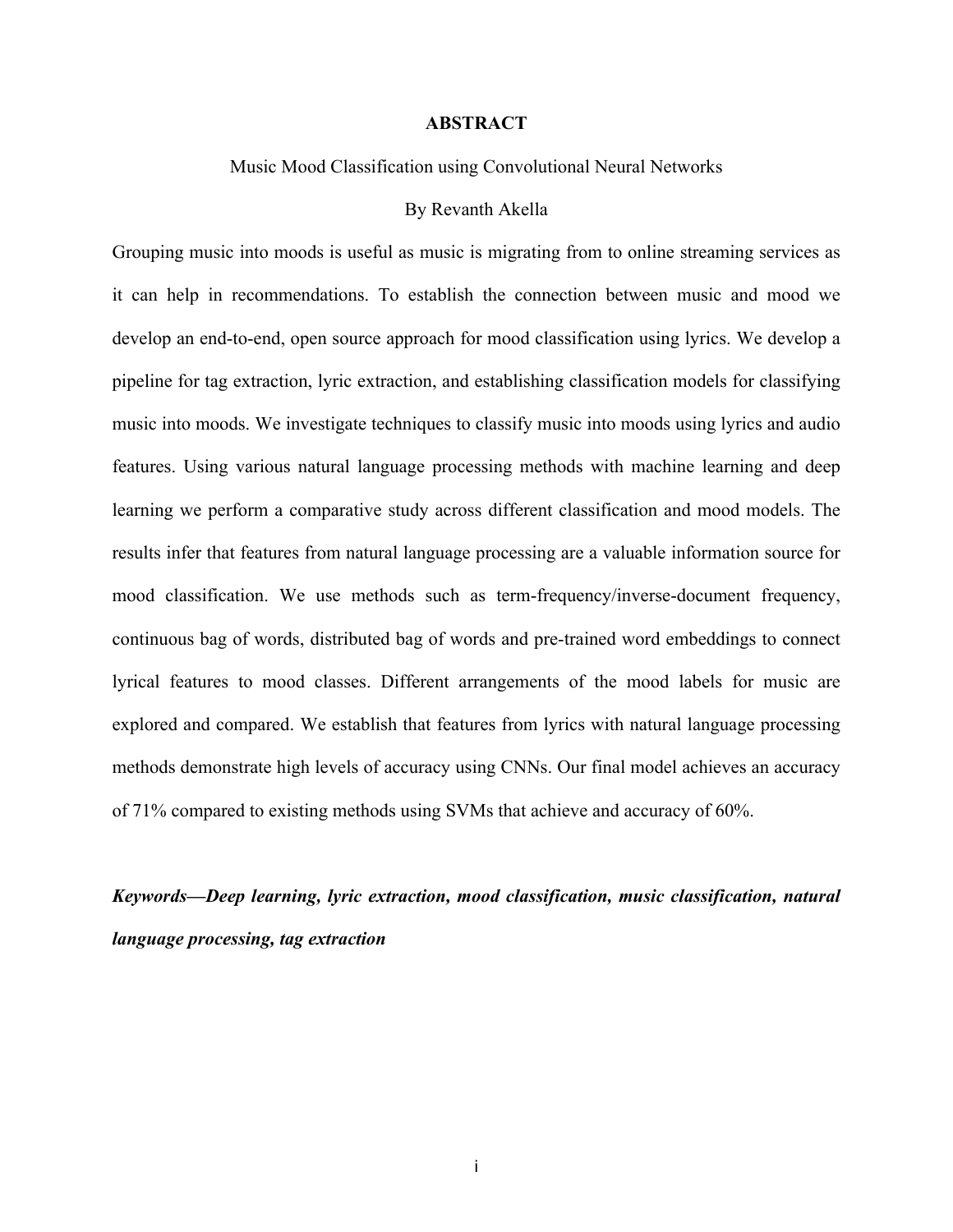# **TABLE OF CONTENTS**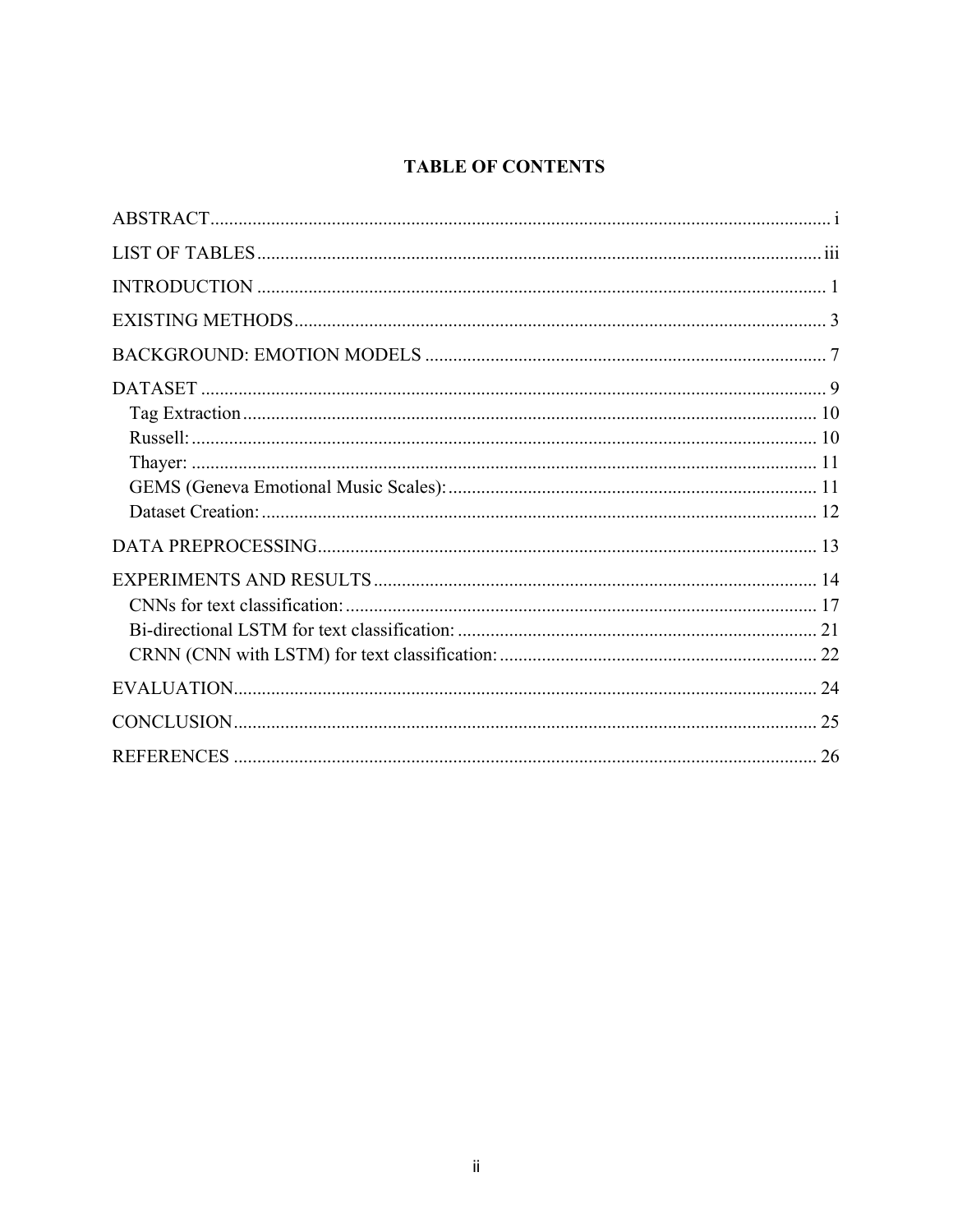# **LIST OF TABLES**

| TABLE V. MOOD CLASSIFICATION USING EXISTING METHODS ON LYRICS  16 |  |
|-------------------------------------------------------------------|--|
|                                                                   |  |
|                                                                   |  |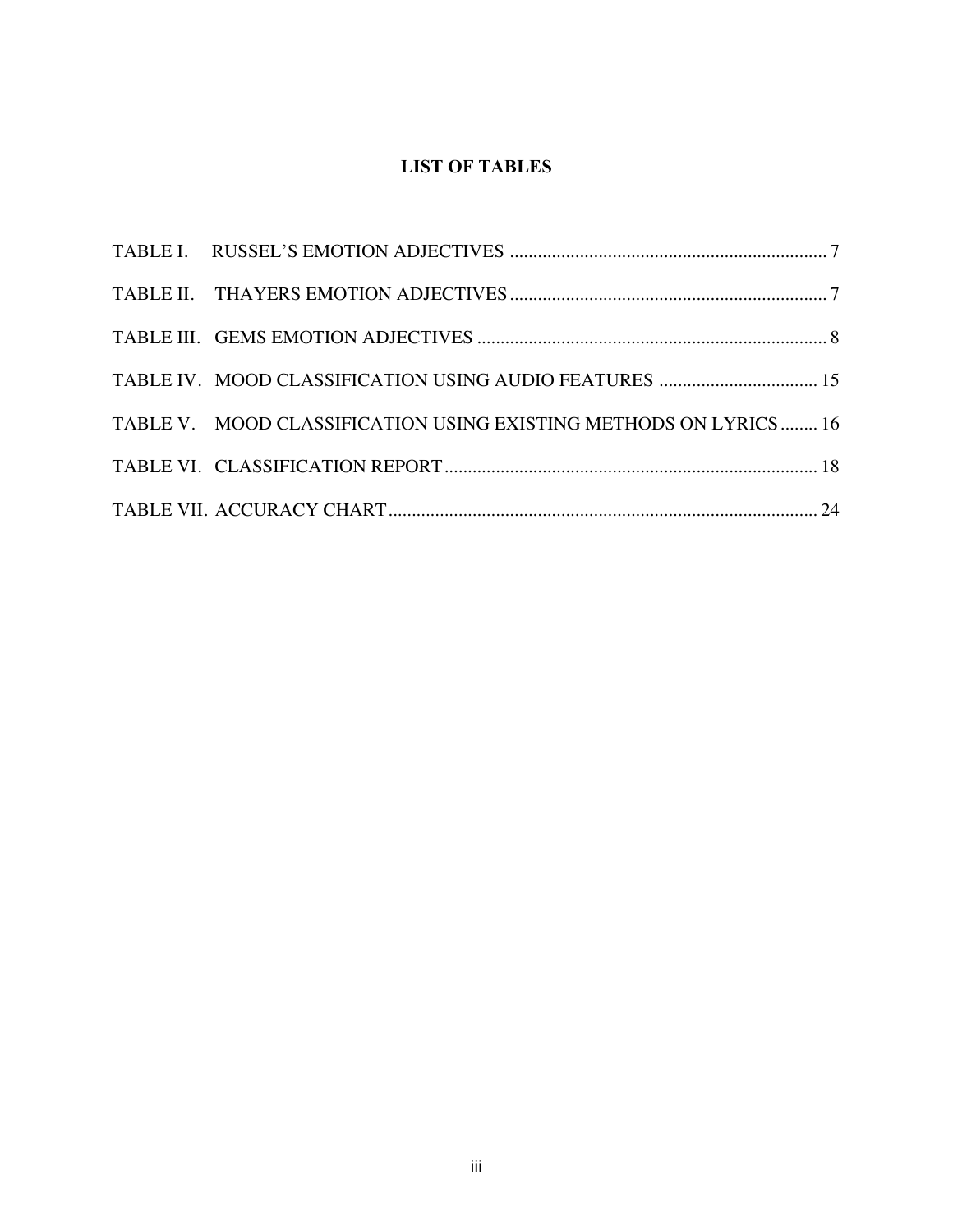# **LIST OF FIGURES**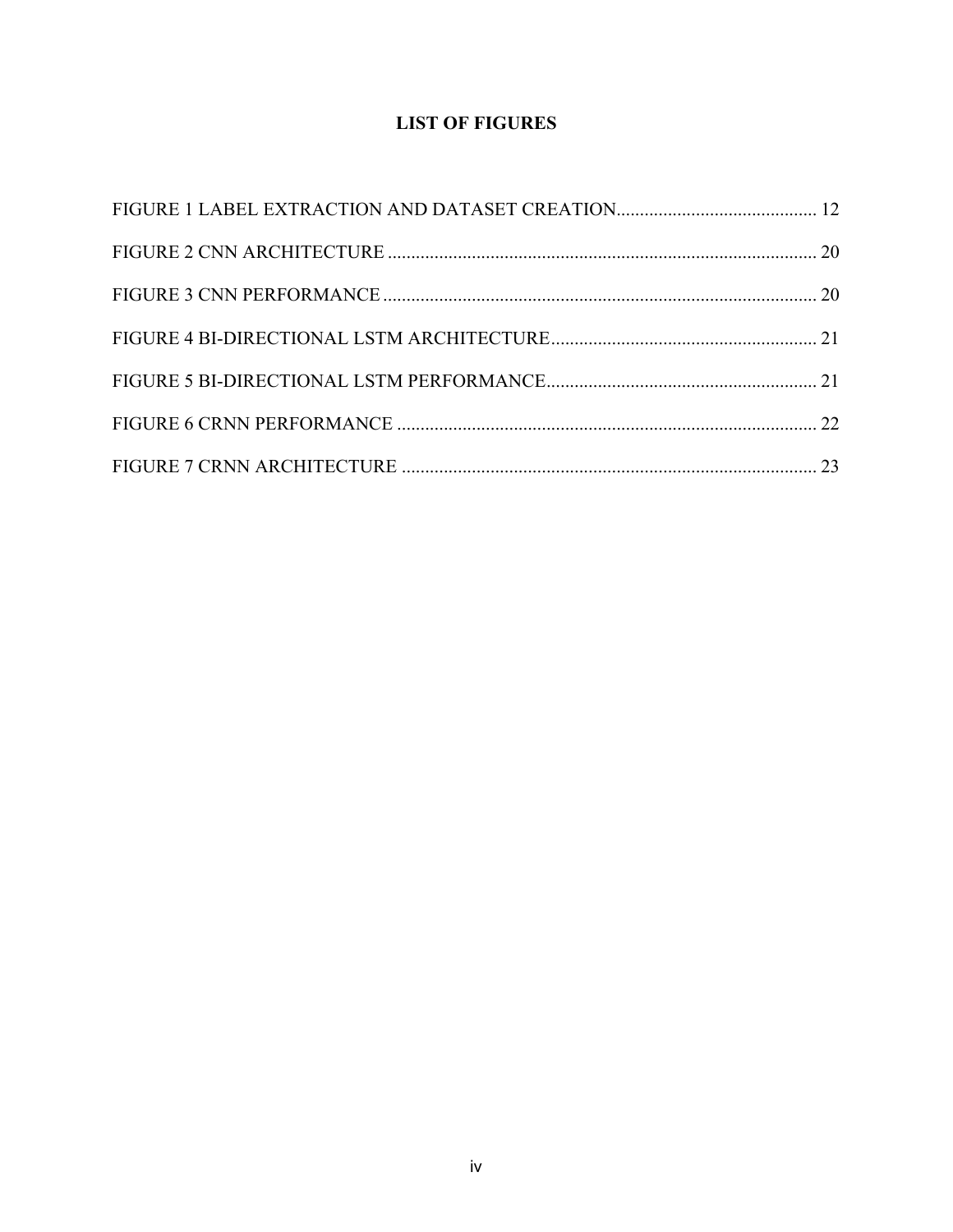#### **INTRODUCTION**

The advent of audio streaming services has increased the accessibility to music. The fast growth of streaming services calls for a system of categorizing music based on listening habits and taste and mood categorization in music is an alternative approach of doing so. It is irrespective of genre, artists and albums so it asks the question of what features can connect a song to a mood.

We explore mood label extraction, dataset curation and classification to build an opensource pipeline for mood classification. To extract mood labels we explore mood theory in psychology which consist of "affect" models by Russell [1] and Thayer [2] and their corresponding adjectives that describe each mood category. We create datasets using these mood models and perform comparative analysis on them to identify the better mood model which would be representative of the class labels for the data. In order to create the datasets, we use open-source repositories – LastFM and MillionSong subset - with social media tags by listeners. The acquisition of lyrics for the creation of the lyrics datasets is done through LyricWikia API, an open-source API for extracting lyrics for a given song by an artist.

We classify the data using audio features and lyrics and explore existing techniques that have attempted to solve this task. An end-to-end open source classification pipeline is built using a CNN classifier and its performance is evaluated against existing methods. We create a simple and reproducible approach to music mood classification using natural language processing and deep learning. Natural language processing techniques such as using pre-trained word embeddings, are explored to prepare the data for classification.

1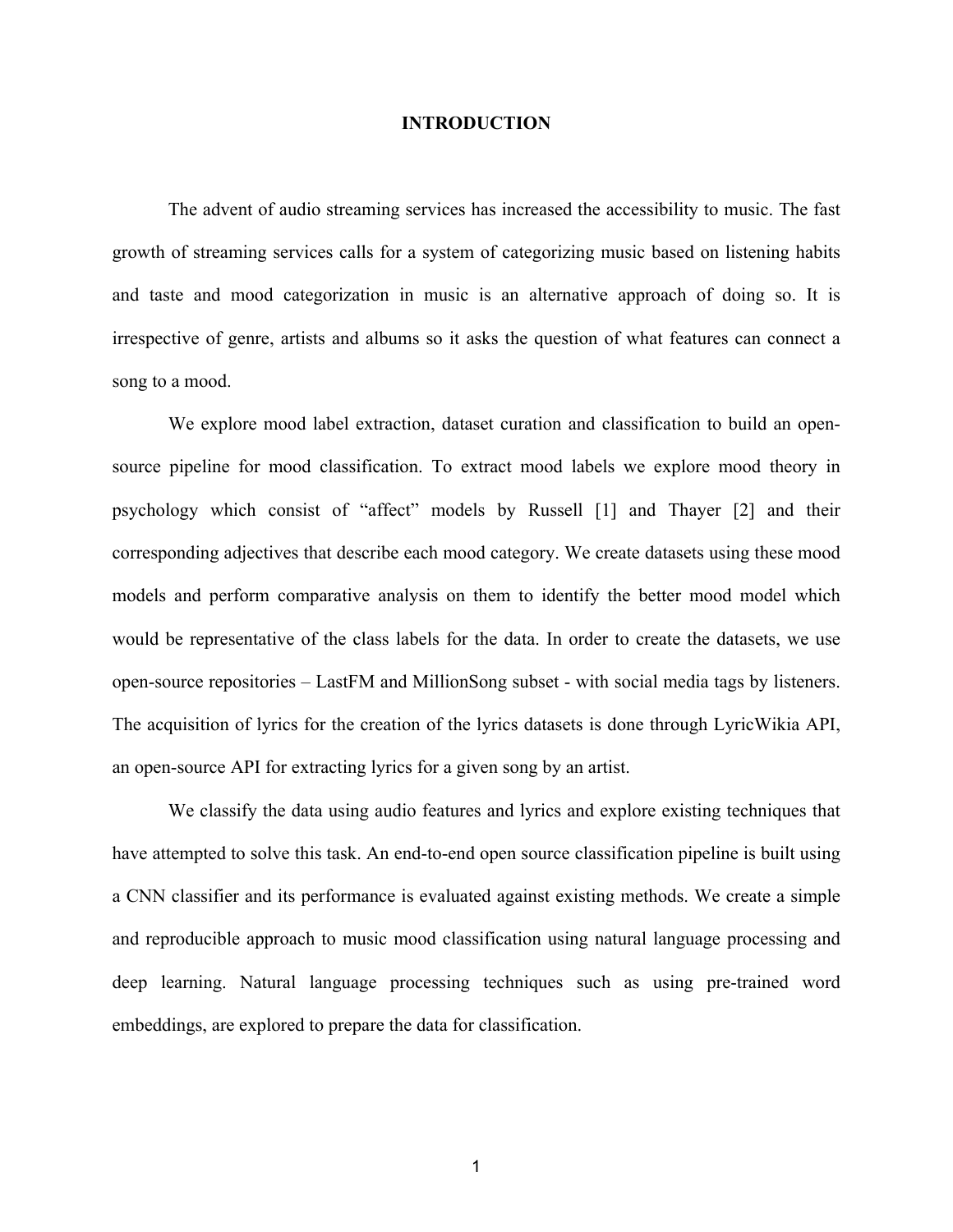Machine learning techniques with NLP approaches such as term frequency-inverse document frequency, continuous bag of words with Word2Vec [3] and distributed bag of words using Doc2Vec [4] models are explored. Deep Learning techniques via CNNs, Bi-directional LSTMs and CRNNs are applied to lyrics which are processed using a pre-trained word embeddings model. The CNN model achieves 71.0% classification accuracy, highest among the models developed. We establish the performance of our CNN model by validating against the approaches used by Bischoff et. al [5] on audio features with SVMs and Hu et. al [6] on lyrics with SVMs which achieved accuracies of 56.7% and 60.0% respectively.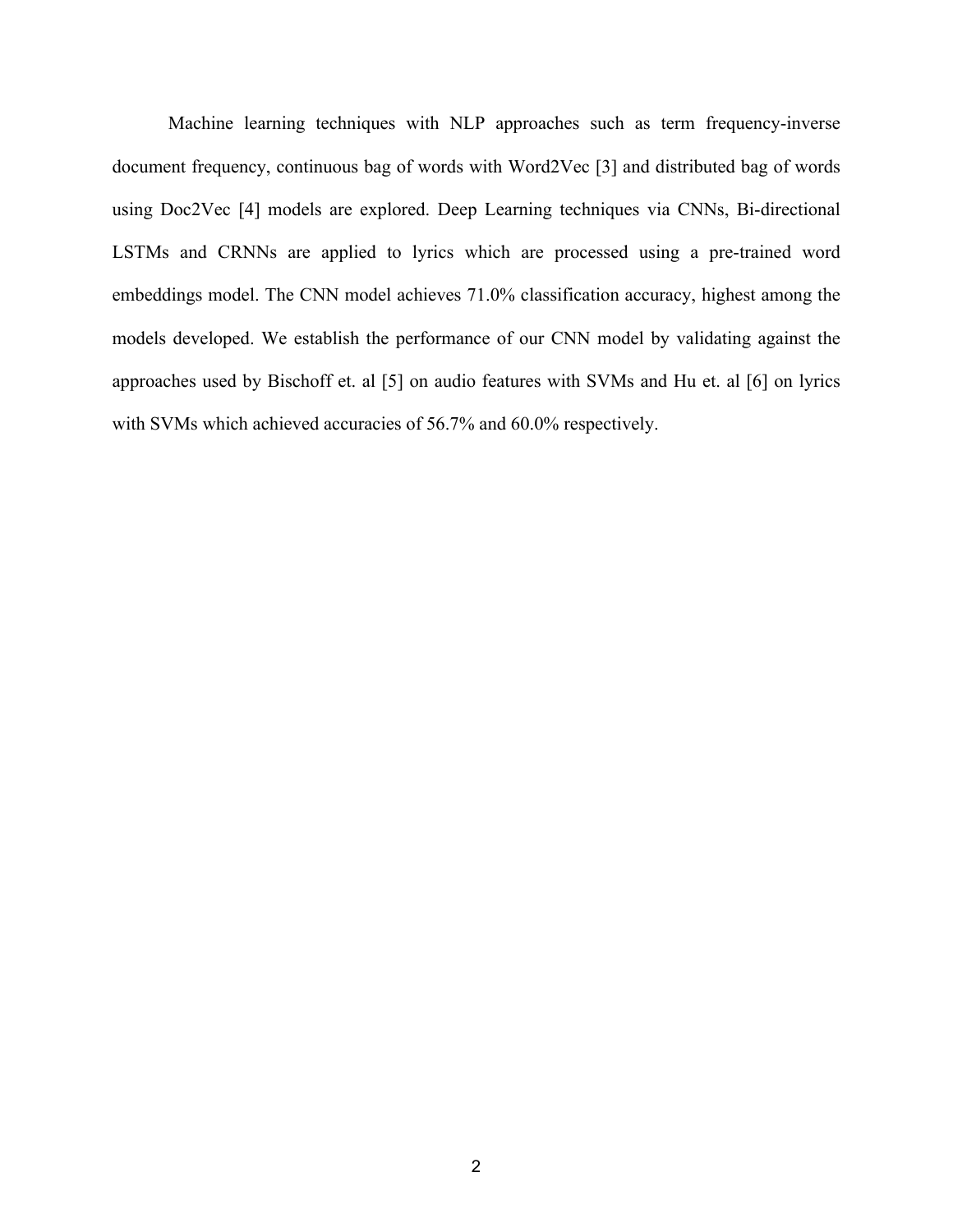#### **EXISTING METHODS**

Models using audio features in [5] and using lyrics in [6] are built on the valence-arousal scale of Thayer et. al [2] and achieve the highest accuracies of 56% and 60% respectively. Some approaches to mood-based recommendation such as in [7] have utilized a more recent model for mood distribution called the Geneva Emotional Music Scales [8], where the moods evoked by music alone are isolated and grouped together into labels. The labels were designed to be ones specifically pertaining to music. These labels were in turn used to create recommendation systems called MoodPlay [9].

Moodplay uses a similarity based recommendation by using the affect labels from the GEMS [3] scales. We test the labeling convention of all three models in this paper. Mood theory [1], [2] plays an important role in the labeling process. It is the backbone of the mood labeling process. For any data, the quality of the data set can be determined by how well the labels pertain to the data. The label extraction process in this paper is similar to previous work done in [5] where they collected mood labels with the help of All Music Guide at allmusic.com. The initial data included 6,000 songs and 178 mood labels. The labels were organized into (a) a 2 dimensional diagram using Thayer's model [2] and (b) MIREX mood clusters. This was then used to reduce the dataset to 1,192 songs. The audio features extracted from these songs included 240 audio features such as tempo, loudness, pitch classes, chroma etc. Then a (SVM) support vector machine was created to classify on the basis of audio features and a naïve bayes classifier was built on the basis of these tags. The technique yielded a significant improvement in the Fmeasure to 0.572 versus the reported accuracy of 56.4% with tag-only features and 43.2% for audio-only features.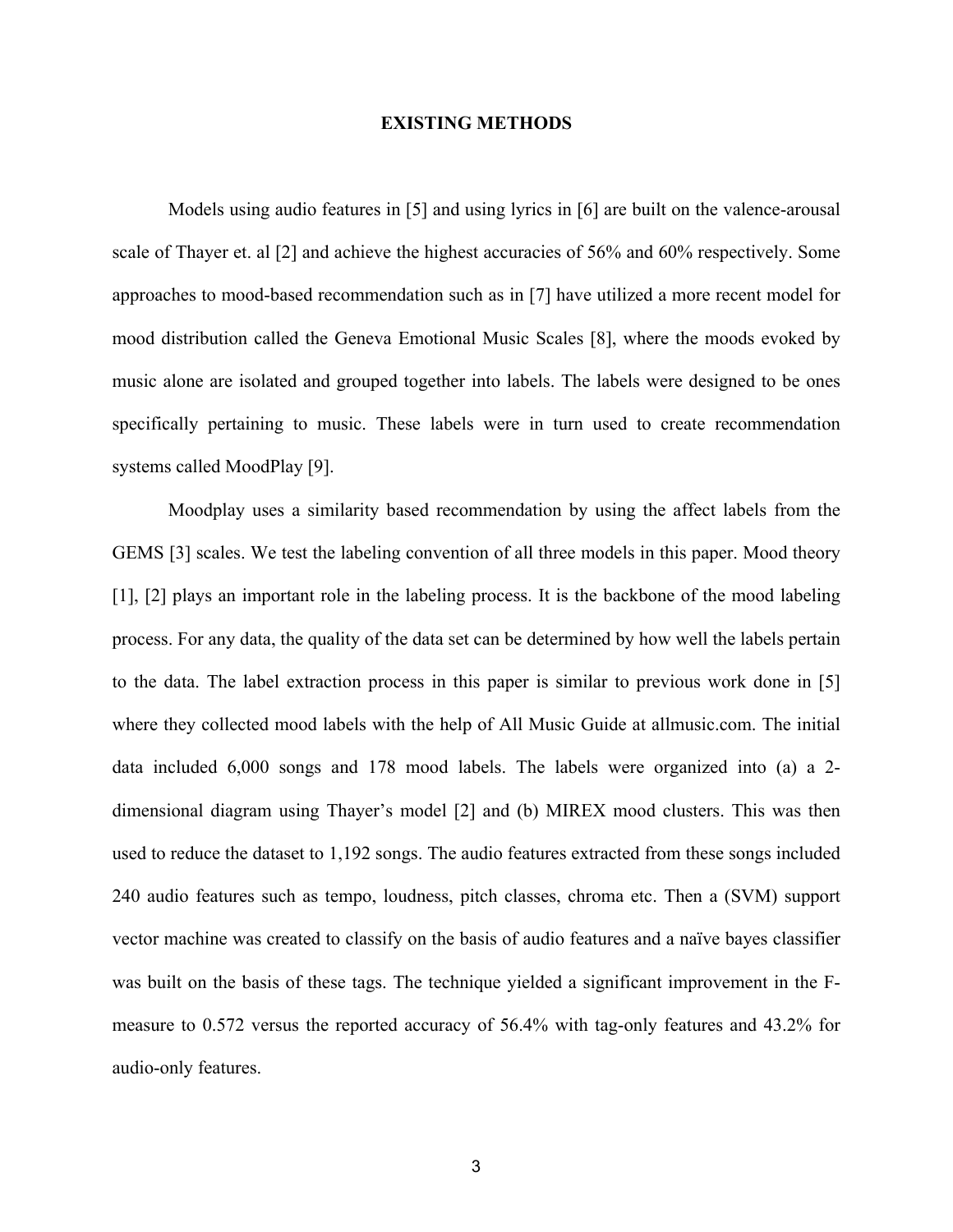A hybrid approach involved using lyrics and audio information by Hu et al. [6] using audio signals and lyrics for Pop and Rock songs. 9,000 audio recordings were obtained for this data. Lyrics were collected from Lyricwiki.org. Tags were then processed in order to create a vocabulary of mood words. The problem was a multi-class classification problem, decomposed into a collection of binary classification problems. The audio features used were spectral features and MFCC (Mel-Frequency Cepstral Coefficients) from MARSYAS [10]. SVMs were used on these features to obtain an initial accuracy of 60.0%. The 18-category binary classification problem achieved an accuracy of 61.7%. The drawback to this approach is that there is no generalized classification pipeline that can do the same for a new track. Since the problem is decomposed into binary classification tasks for each of the 18 genres, the song can be in any one of the classes that correspond to the classes that represent 'not genre'. We use a CNN for a multiclass classification approach different from the existing SVM based one versus all approach [6].

Hu et. al [6] designed a technique for sentence division of lyrics into mood groups to extract mood labels via a large collection of mood words. The first step was identifying a large set of affect words in Chinese. The collected words were mapped to into a 2-dimensional real space R-square. The second step involved mapping the words in the ANEW (a database for natural language processing) onto the R-square space. The lyrics collected were labeled into four quadrants of the Thayer [2] model. Using Manhattan distance to measure similarity between two sentences, they achieved an F-measure of 0.44. This approach is a great approach to try and recreate for a dataset for English music. Affect words are the foundation of mood classification tasks and mapping the words and calculating a distance measure to recognize the words closest to the affect words can be done via tf-idf based classification. With the NLP corpora being vast, lyrics can be tokenized and can be used to find the closest words using distance measures to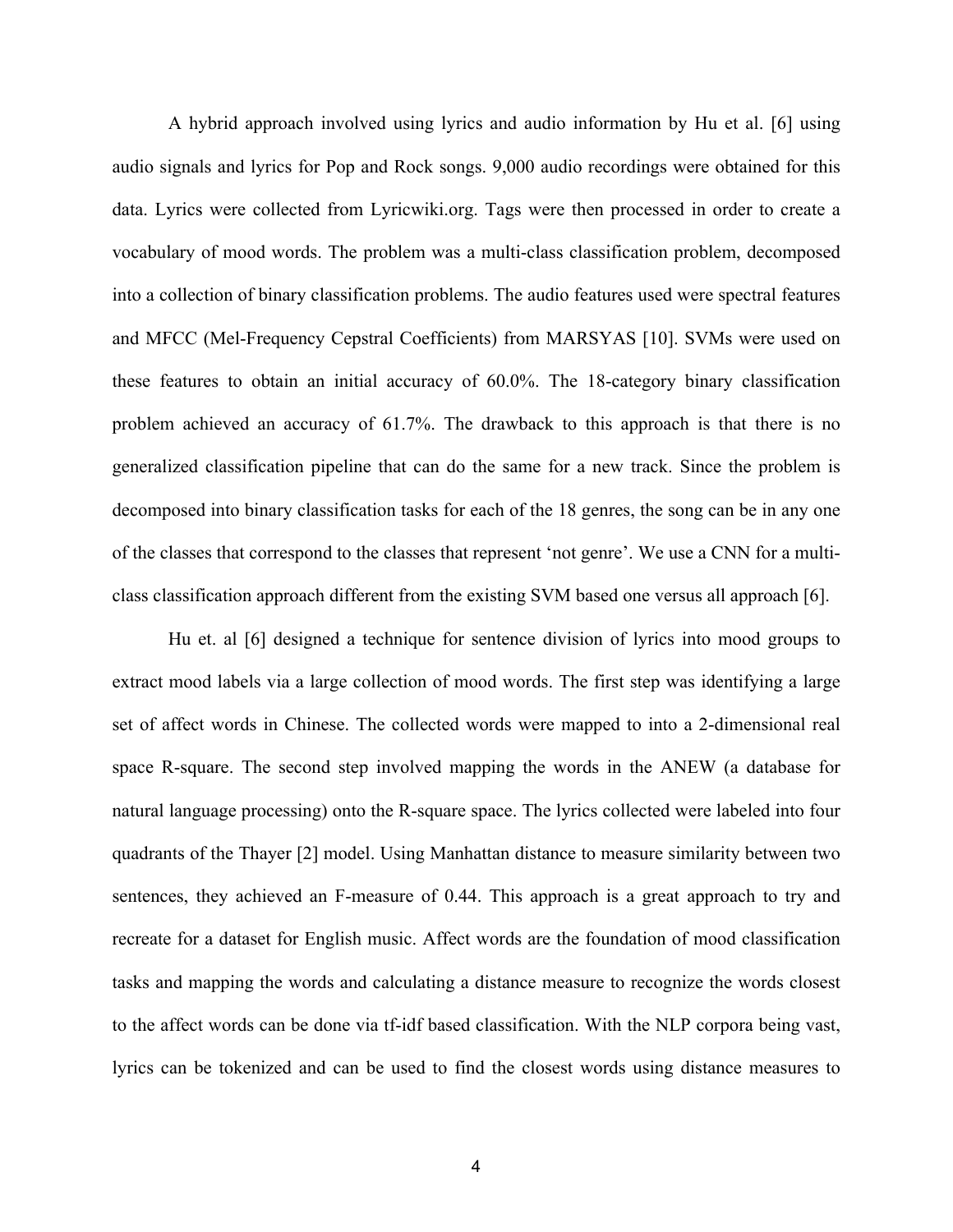calculate word and document similarity. We investigate the two approaches for mood classification.

Deep learning approaches for text classification have been demonstrated to work well in recent years. Y. Kim [11] devised a CNN architecture that captures patterns in text through a vector matrix passed through a CNN as input. Each vector in the matrix represents a token or a word that is vectorized using word embeddings. This approach is now a universal approach with minor modifications and parameter tuning. The use of pre-trained word vectors that have been trained on vast dictionaries of words allow the pre-trained model capture more of the words and convert them into words embeddings. This step is vital as the quality of word embeddings is important for the learning process. A pre-trained model such as GloVe can capture a lot of words and create unique embeddings that can be used then to create the input embedding matrix. Even a shallow single layered CNN can learn quickly if there are more word-associations to learn. Complex models have trouble in learning word-label associations when the embeddings are not of a good quality. Using this approach in this paper, our approach is created. This approach allows the capturing of word combinations of greater lengths that typical n-gram approaches. The CNN's core is a lot of multiplications so it can quickly lean the correlation between occurrences of words and a bag of many words to a class label. The better approach among all the approaches in this paper to uses a CNN to classify moods as part of a mood classification pipeline.

In [12], K. Choi et. al demonstrated a CRNN architecture for music lyrics classification to pass the outputs of CNNs into an RNN to try and capture sequential information of lyrics. This paper explores both techniques to demonstrate the effectiveness of a CNN coupled with a pretrained embedding model to be a faster and better model for capturing associations and patterns

5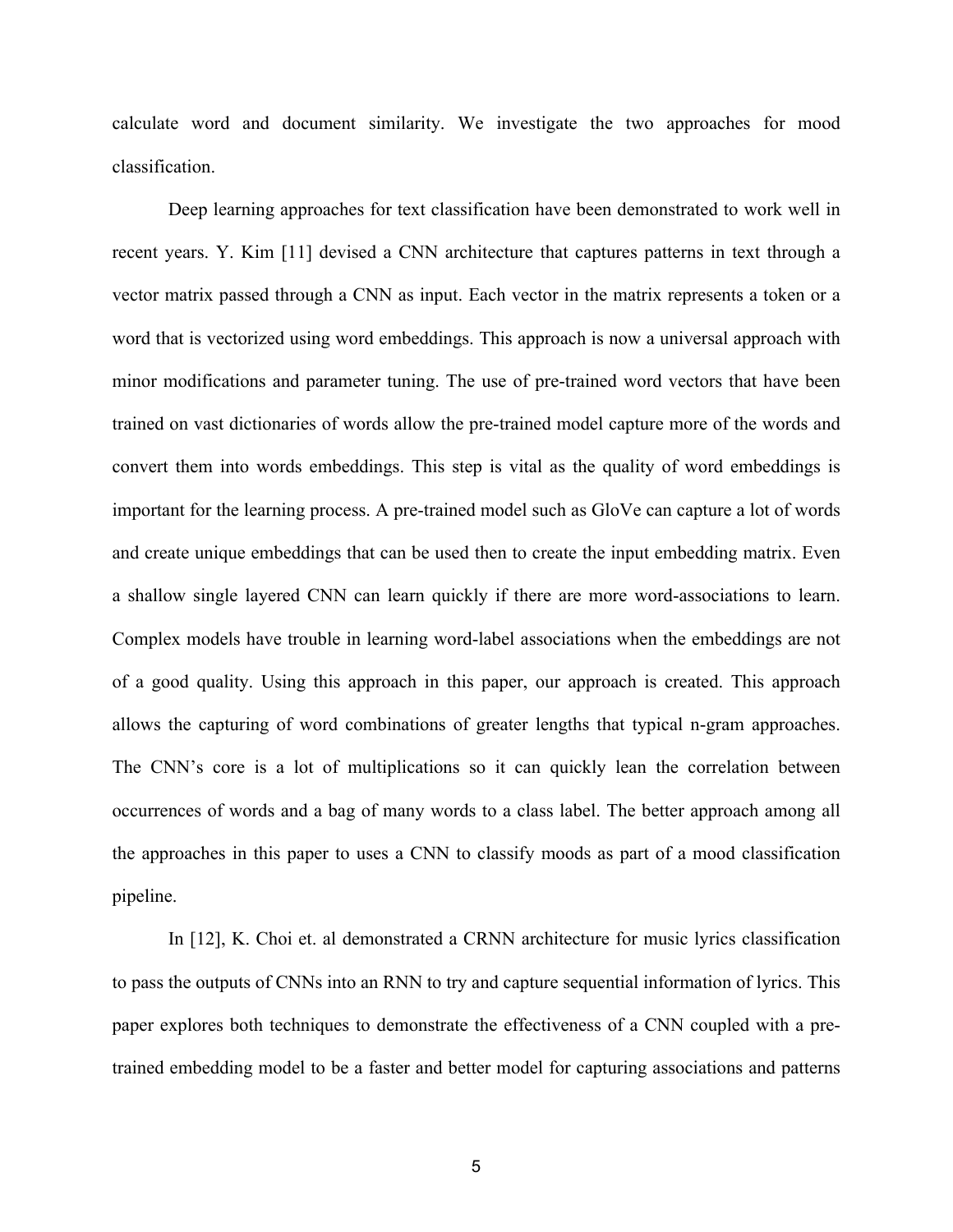in lyrics with respect to a mood class. This paper also adds to the work demonstrated in [14] to show that using CNNs for a multi-class mood classification task is the most viable approach at least for open source mood data as used in this paper. The CRNN used in this paper follows the work done in [12] and makes changes based on the nature of the data. The performance of the CRNN in this paper will be pretty good though not as good as the CNN with word embeddings. The runtime of a CRNN is significantly quicker than that of a Bi-Directional LSTM and it does try capturing patterns in the data that a CNN would theoretically miss. This however would still increase the time complexity of the pipeline. The CRNN performs well in situations where the associations between the words and class labels are complex and are based on contextual information that a RNN would typically capture.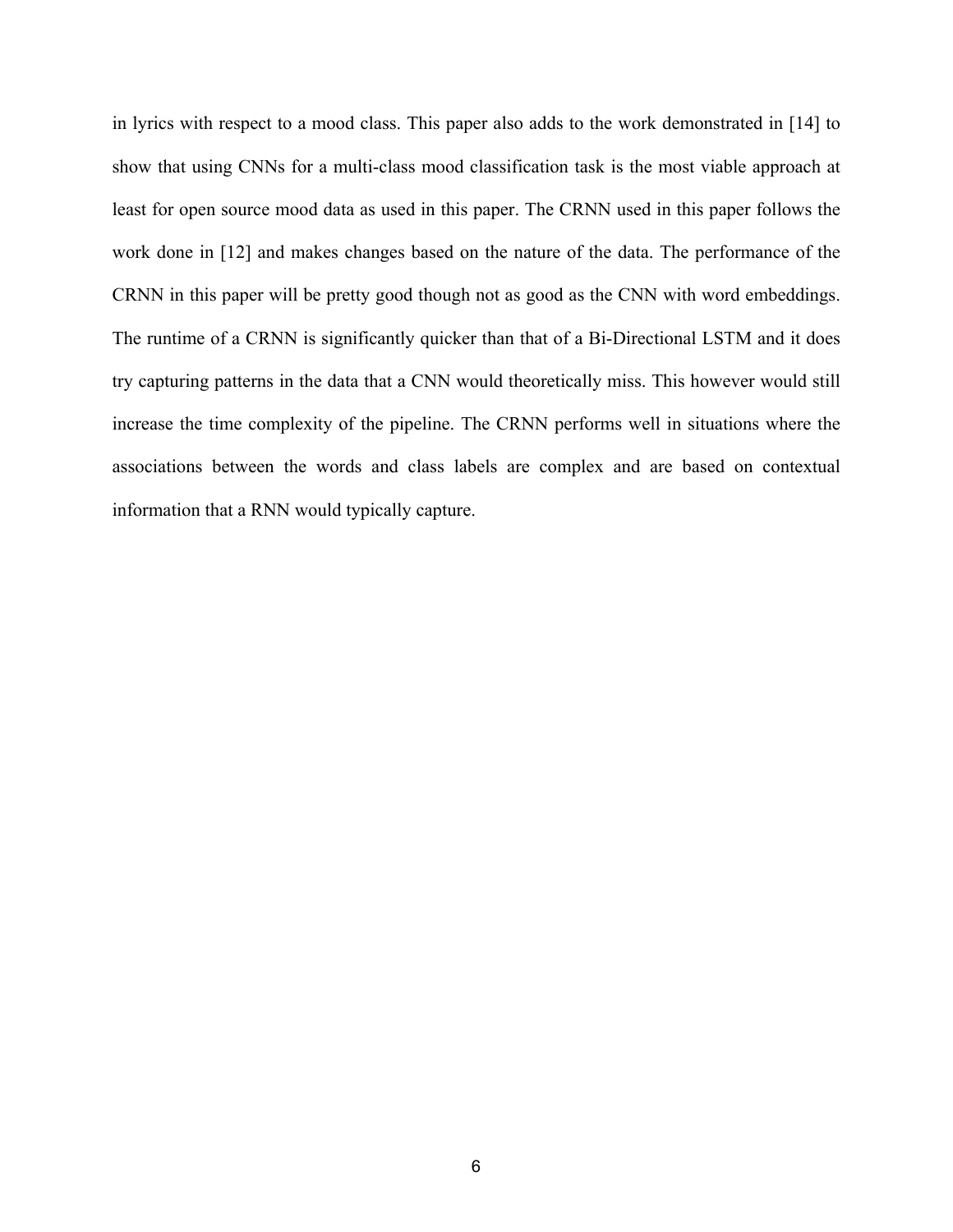#### **BACKGROUND: EMOTION MODELS**

We obtain mood data using labels based on the Circumplex Theory of Affect – Russell [1] and the affect model by Thayer [2]. These models distribute human emotions on a valencearousal scale. In [1] and [2] they demonstrate adjective grouping to group terms under a single label. This helps reduce labels and categorize them into generalized groups.

| Label   | <b>Emotions</b>                                             |
|---------|-------------------------------------------------------------|
|         | alarmed, tense, angry, annoyed, afraid, distressed          |
| Angry   | frustrated                                                  |
| Happy   | aroused, astonished, excited, delighted, happy              |
| Sad     | miserable, sad, gloomy, depressed, bored, droopy, tired     |
| Relaxed | sleepy, calm, relaxed, satisfied, content, at ease, serene, |
|         | glad, pleased                                               |

TABLE I. RUSSEL'S EMOTION ADJECTIVES

TABLE II. THAYERS EMOTION ADJECTIVES

| Label | <b>Emotions</b>          |
|-------|--------------------------|
| E2    | Excited, happy, pleased  |
| E2    | Annoying, angry, nervous |
| E2    | Sad, bored, sleepy       |
| E2    | Relaxed, peaceful, calm  |

In 2008, M. Zentner [8] explored emotions that would correspond specifically to music and created the Geneva Emotional Music Scales. This research was done as an attempt to establish 9 mood clusters that are exclusively evoked by music and also used the adjective group to address the challenges that arise while labeling emotions. These mood clusters each consist of a dictionary of music-relevant emotion terms that correspond to each of the 9 emotions. The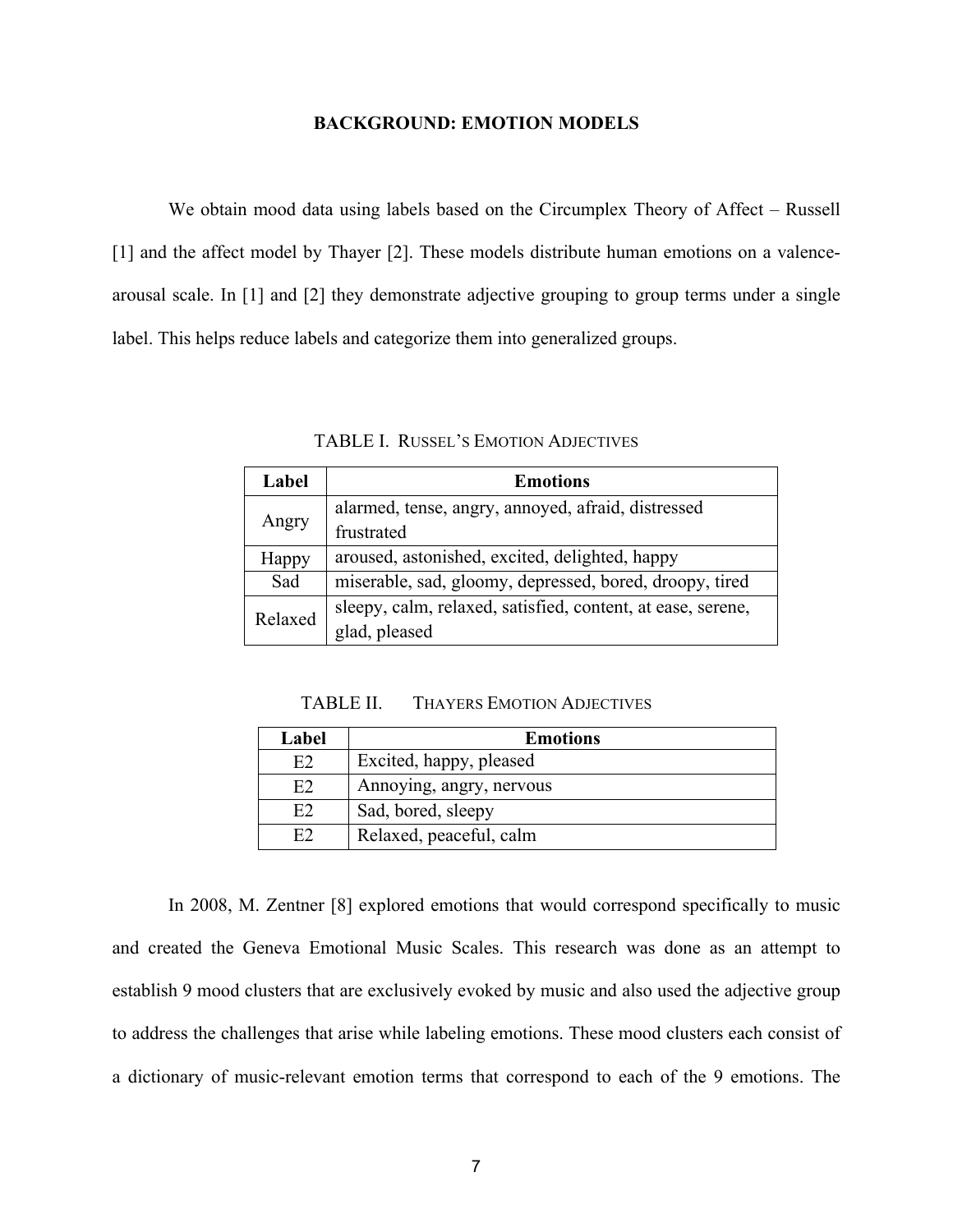studies conducted in this paper established that there was a significant difference in the frequency ratings of musical emotions versus everyday emotions. The dictionaries can be used to segregate extracted music tags for each song and assign them to an emotion cluster. Additional audio analysis can then be performed in order to understand the different audio features that correlate to a song's mood/emotion.

| Label             | <b>Emotions</b>                                  |  |  |
|-------------------|--------------------------------------------------|--|--|
| Wonder            | happy, filled with wonder, allured, dazzled,     |  |  |
|                   | moved, admiring                                  |  |  |
|                   | inspired, feeling of transcendence, feeling of   |  |  |
| Transcendence     | spirituality, thrills, fascinated, overwhelmed   |  |  |
| Tenderness        | in love, sensual, affectionate, tender, mellowed |  |  |
| Nostalgia         | sentimental, dreamy, nostalgic, melancholic      |  |  |
| Peacefulness      | calm, relaxed, serene, soothed, meditative       |  |  |
| Power             | energetic, triumphant, fiery, strong, heroic     |  |  |
| Joyful Activation | stimulated, joyful, animated, feel like dancing, |  |  |
|                   | amused, bouncy                                   |  |  |
| Tension           | agitated, nervous, tense, impatient, irritated   |  |  |
| Sadness           | sad, sorrowful, tearful                          |  |  |

TABLE III. GEMS EMOTION ADJECTIVES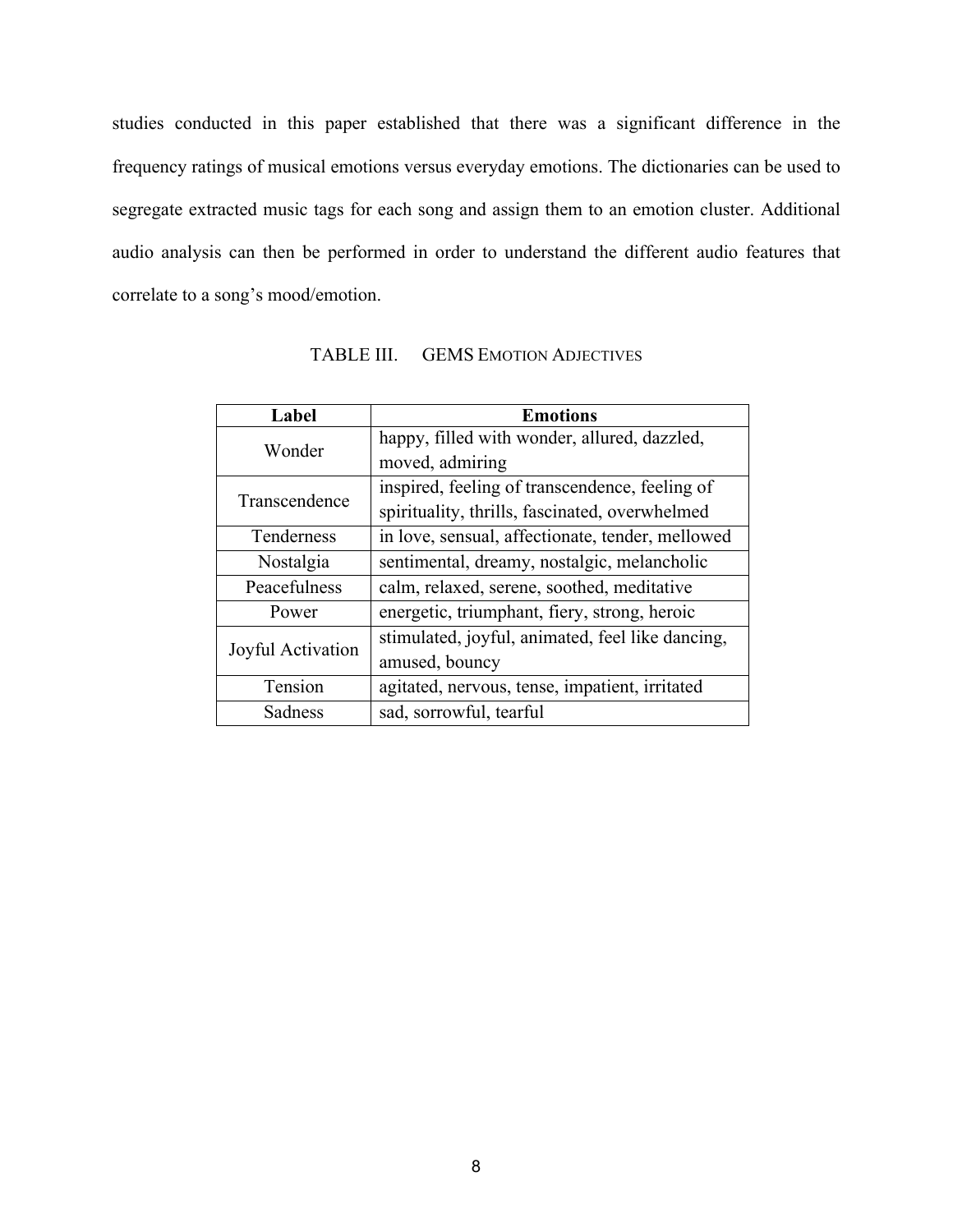#### **DATASET**

The Million Song Dataset [13] is chosen for this task. It consists of audio features as well as a vast database of tags from LastFM. The LastFM database consists of corresponding track IDs that can be used to create a tagged dataset pertaining to a mood model. As the dataset is opensource, it is ideal for the creating a mood dataset to be used in future work. The dataset makes available the following features: Tempo, Time Signature, Key, Mode, Duration, Loudness, Timbre (across 12 segments). Tempo is the measure of the number of beats in a minute that measures the pace of a song. Time signature explains the structure of a song in terms of the number of beats per bar. The key of a song determines the combination of sharps and/or flats of notes that are present in the song. Duration is the length in seconds of the song. Mode is the modality of the song. Loudness is the measure of decibels in a song. Timbre is used to represent the quality and texture of a song and is measured numerically using MFCCs. We then retrieve the lyrics of each track using the scraper that we built using the LyricWikia API. The scraper retrieves the lyrics and appends it to the dataset via a data frame and saves it as a '.csv' file.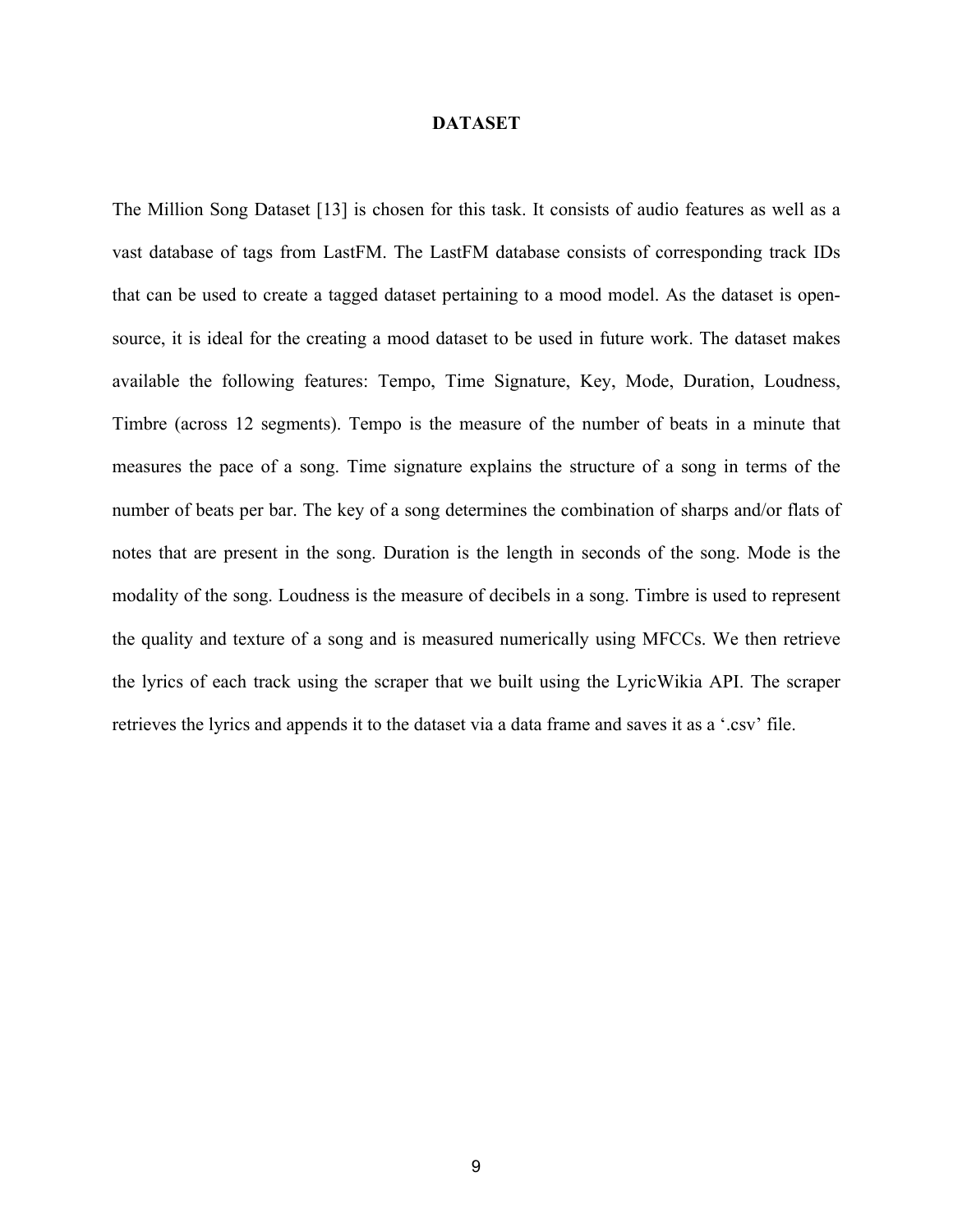#### **Tag Extraction**

The Million Song Dataset [13] is linked to the LastFM database. Each track has a list of tags that can be searched and extracted. The database is available as an SQLite Database. In order to extract the tags, we create three models for each set of mood classes – Russell [1], Thayer [2], and GEMS [3]. An SQLite scraper is written that extracts track IDs which contain a mood as a tag. The list of moods in each class are as follows.

#### **Russell:**

- Angry = [alarmed, tense, angry, annoyed, afraid, distressed frustrated]
- Happy = [aroused, astonished, excited, delighted, happy]
- Sad = [miserable, sad, gloomy, depressed, bored, droopy, tired]
- Relaxed = [sleepy, calm, relaxed, satisfied, content, at ease, serene, glad, pleased]

Russell's circumplex model [1] is the first established and most widely used model from mood theory to classify moods. The model provides a spatial representation of affective concepts on a valence-arousal scale. Though there have been attempts to use Thayer's model, Russell's model has proven to be more effective so far. This analysis enabled building our datasets with each mood model to determine which model is a best fit for this paper's data.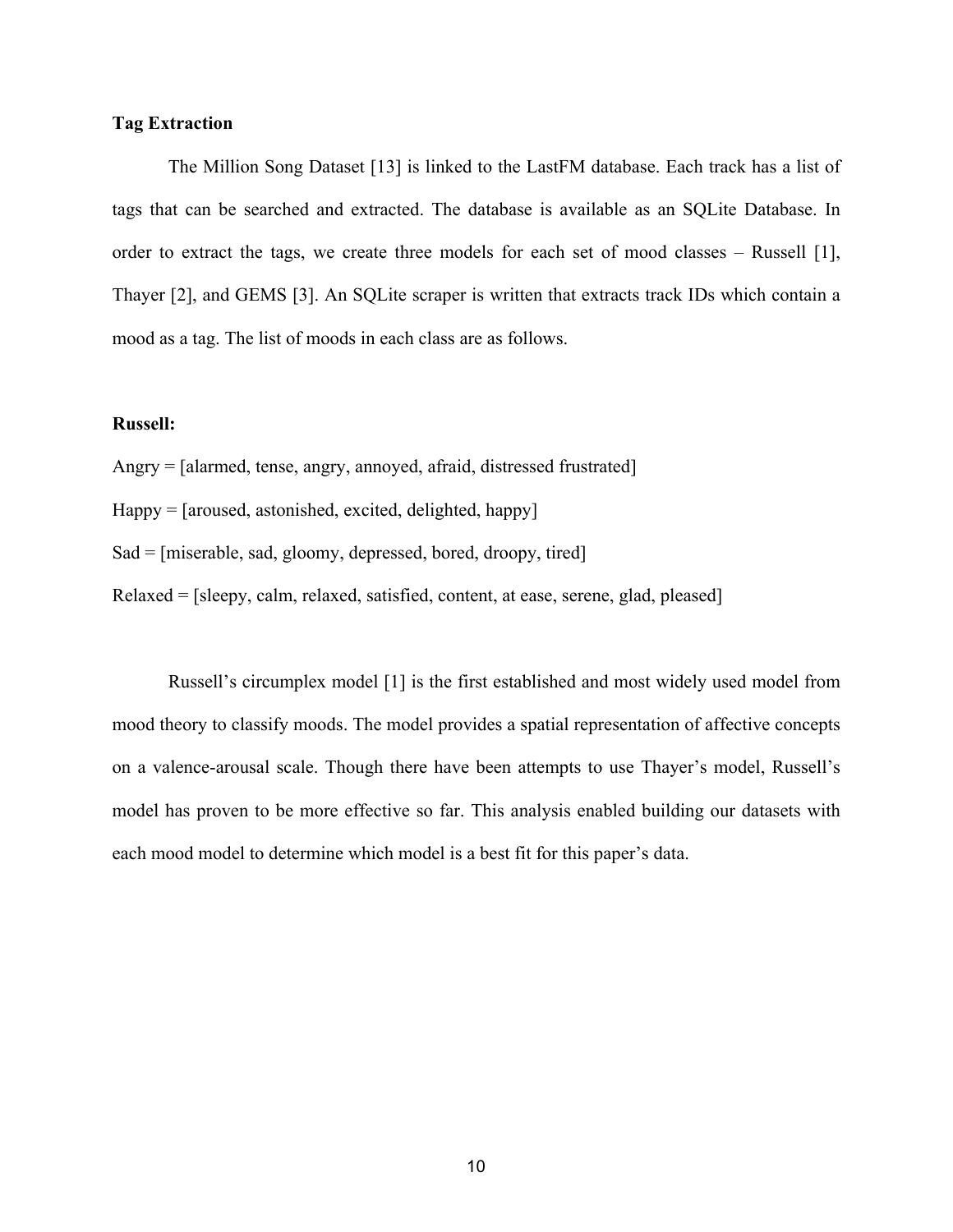#### **Thayer:**

- $E1 = [excited, happy, pleased]$
- $E2 =$ [annoying, angry, nervous]
- $E3 = [sad, bored, sleepv]$
- $E4 = [relaxed, peaceful, calm]$

Thayer [2] also uses a 2-D valence-arousal model. It clusters moods into four quadrants. Each denotes one type of mood. Horizontal dimension being pleasantness and the vertical dimension indicating the level of energy, it creates a model similar to Russell's though with lesser moods. This model has worked out in binary mood model classification by generalizing moods into two categories: Happy and Sad.

#### **GEMS (Geneva Emotional Music Scales):**

Wonder = [happy, filled with wonder, allured, dazzled, moved, admiring]

Transcendence = [inspired, feeling of transcendence, feeling of spirituality, thrills, fascinated, overwhelmed]

Tenderness = [in love, sensual, affectionate, tender, mellowed]

Nostalgia = [sentimental, dreamy, nostalgic, melancholic]

Peacefulness = [calm, relaxed, serene, soothed, meditative]

Power = [energetic, triumphant, fiery, strong, heroic]

Joyful Activation = [stimulated, joyful, animated, feel like dancing, amused, bouncy]

Tension = [agitated, nervous, tense, impatient, irritated]

Sadness = [sad, sorrowful, tearful]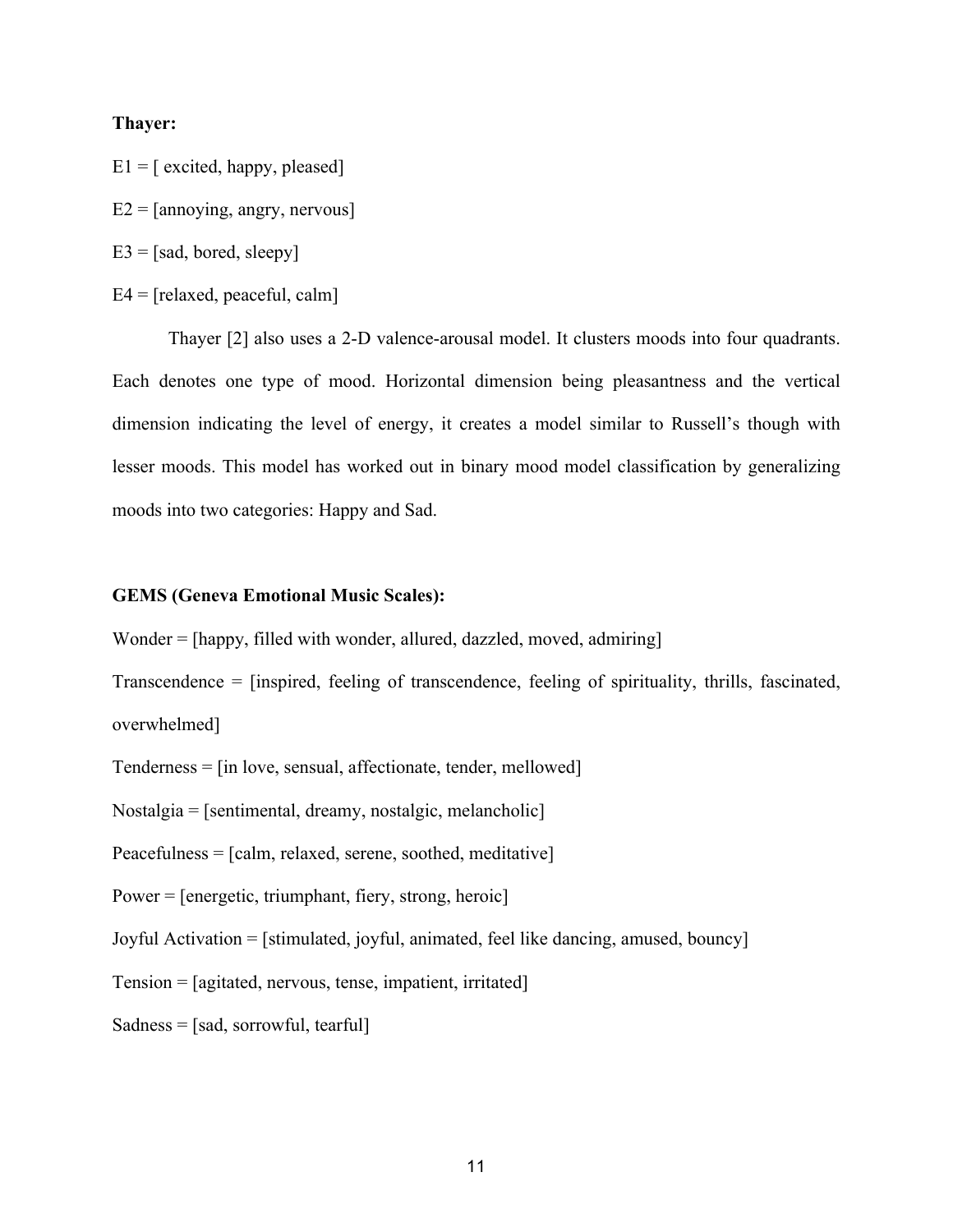GEMS [8] are a set of mood classes created to isolate moods that pertain solely to music, resulting from a survey from the University of Geneva. It creates a music-affect mood model in 2008. This model consists of more adjectives and mood classes in total and are also based on the arousal valence scale. This is the most recent mood model for music mood analysis. The adjectives from this dataset did not retrieve enough data points for a classification task.

### **Dataset Creation:**

The mood tags, once queried through the LastFM SQLite database, produce a labeled list of tracks. The list of track IDs are then queried through the Million Song Database to extract the tracks and corresponding audio features as shown in Fig. 1.

The track and artist names are used as input queries through the LyricWikia API to extract the song lyrics. Finally, three datasets are created for each mood model. This data helps establish the ground truth for the classification pipeline.

Comparative studies are performed across the datasets to decide which ones have the most accurate labels for mood classification.



Figure 1 Label extraction and dataset creation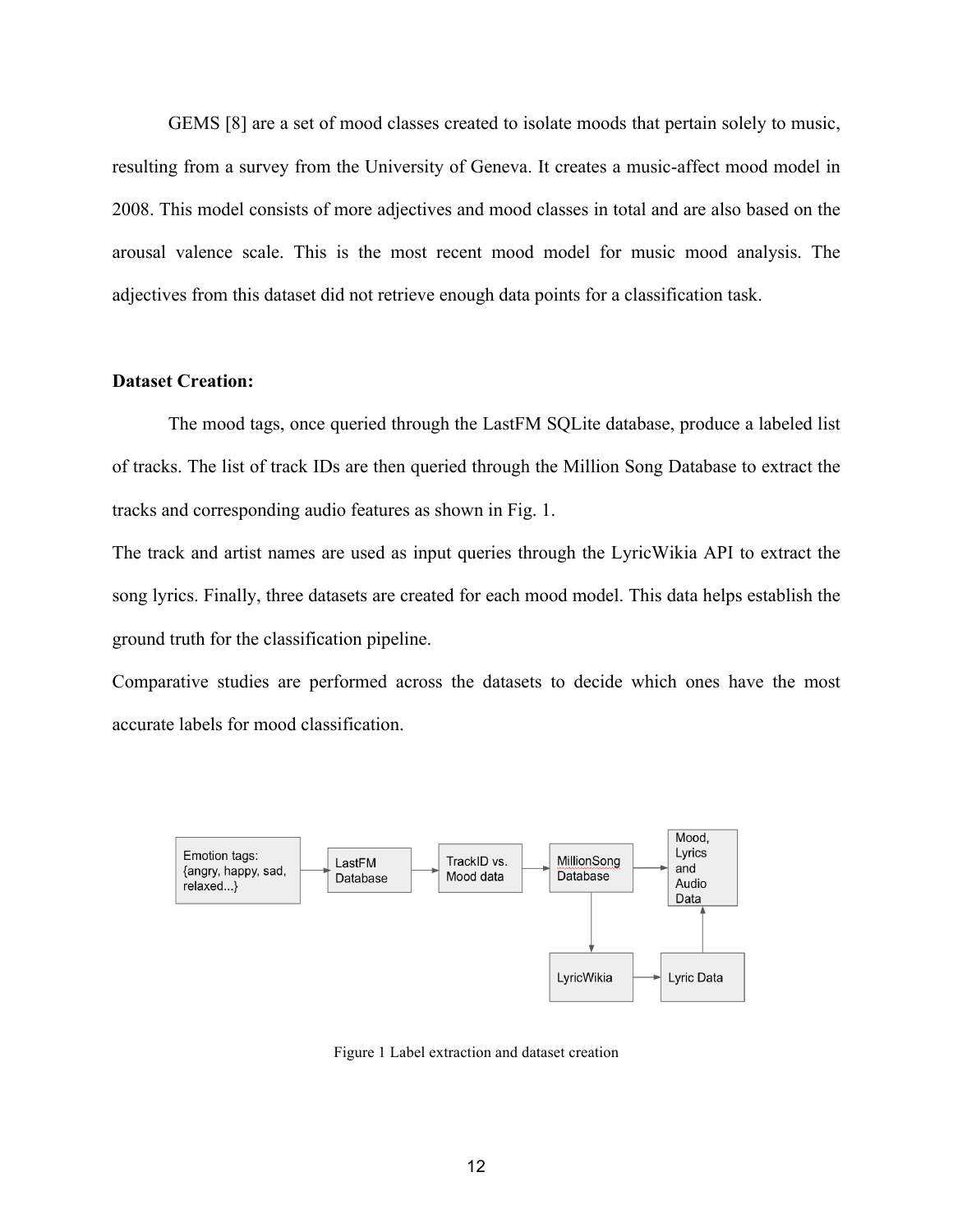#### **DATA PREPROCESSING**

Data preprocessing for lyrical data involves the following steps depending on the task. The tasks involved in our natural language models are – tf-idf (term frequency-inverse document frequency) classification, word2vec [3] classification, doc2vec [4] classification and pre-trained word embeddings for classification using deep learning. Our preprocessing tasks are: Special Character Removal, Lowercasing, Tokenization, Lemmatization, Stop-word removal. Special character removal is the process of cleaning text data by removing non-textual characters that can interfere with the information retrieval process through language. Lowercasing of text allows the text information to be uniform in format, allowing for better precision in creating word embeddings. It also allows language parsing libraries such as 'nltk', 'spacy' and 'genism' to be able to pick up most of the words in the data. Tokenization of data converts the data into tokens, i.e., singular words that become data points or the building blocks of data points. Tokenization is sometimes followed by lemmatization. Lemmatization – a process similar to stemming, except that it ensures that the root form of the word is a lexically correct term with independent meaning. We perform lemmatization in word2vec vectorization models and in models that calculate tf-idf scores to connects the scores to class labels.

However, lemmatization is not a guaranteed way to improve model performance and must be compared with models without lemmatization to determine its requirement. Stop-word removal removes filler words such as 'the,' 'a,' 'umm,' etc. It is a technique that reduces dimensionality and removes noise from the data. For this data, we use special character removal, lowercasing, and tokenization across all models. We use lemmatization and stop-word removal in tf-idf classification and word2vec-based classification variants of classification models.

13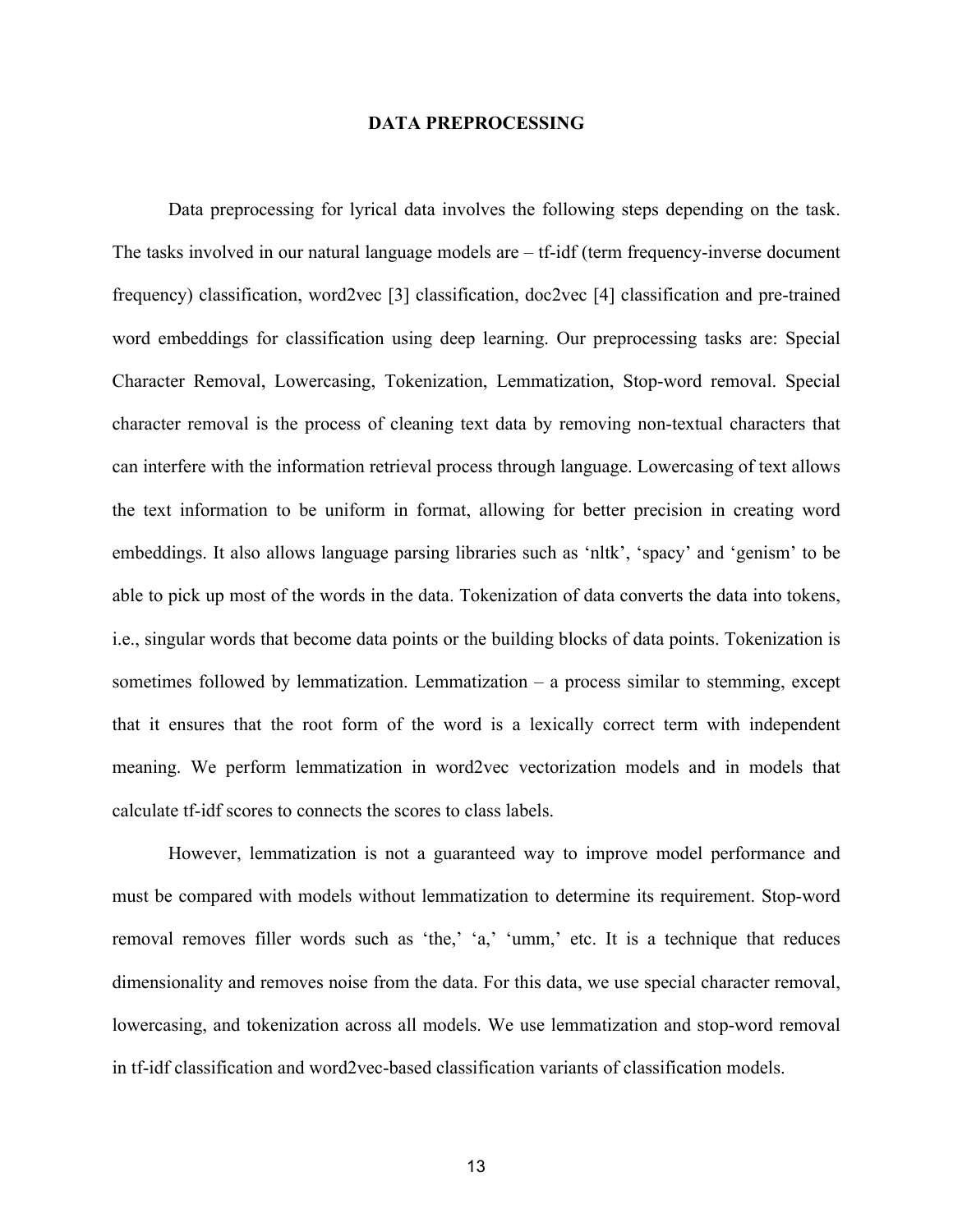#### **EXPERIMENTS AND RESULTS**

#### **Mood Classification using Audio:**

Previous methods dealing with audio feature based music classification predominantly use MFCCs to understand timbre [10], [14], [15]. The Million Song Dataset [5] consists of the timbre segments along with the other audio features. Tempo is the measure of the number of beats in a minute that measures the pace of a song. Time signature explains the structure of a song in terms of the number of beats per bar. The key of a song determines the combination of sharps and/or flats of notes that are present in the song. Mode is the modality of the song. Loudness is the measure of decibels in a song. Timbre is used to represent the quality and texture of a song and is measured numerically using MFCC.

To compare to the approach in [5], classification is performed on these datasets, and the results are compared. The classification is done using 5-fold cross validation to avoid any errors and possible overfitting. The highest accuracy yielded in these models is 57.93% using a logistic regression classifier on the audio features with labels from Russell's [1] model. Thayer's [2] model performs similarly but the labels yield slightly lower classification accuracy of 56.94%. Due to the overlap of labels between Russell's and Thayer's models, a comparative classification experiment is implemented and from the results we observe better accuracies with Russell's dataset. The GEMS dataset is eliminated, as its labels did not yield enough data points and consisted of overlapping samples across class labels.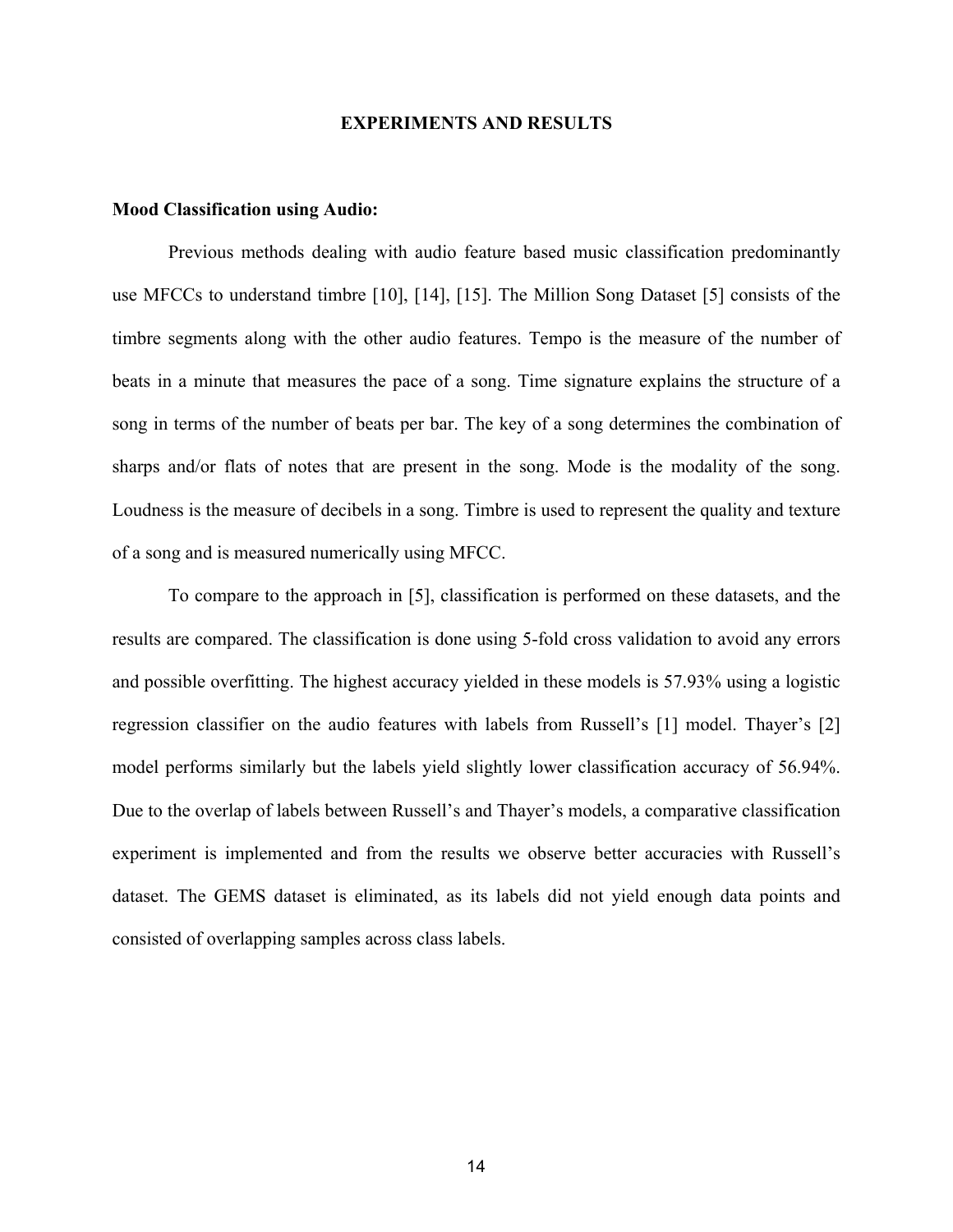|                | <b>Classifiers</b> |                        |            |            |          |          |
|----------------|--------------------|------------------------|------------|------------|----------|----------|
| <b>Dataset</b> | <b>SVM</b>         | Rand.<br><b>Forest</b> | <b>KNN</b> | <b>MLP</b> | L. Reg   | N. Bayes |
| $MSD+$         | 36.64,             | 53.43,                 | 47.5,      | 39.10,     | 56.94(1) | 45.57,   |
| Thayer         | (0.58)             | (1.10)                 | (0.89)     | (0.03)     | .89)     | (2.8)    |
| $MSD+$         | 37.20,             | 53.5,                  | 47.41,     | 39.3,      | 57.93,   | 44.06,   |
| Russell        | (.84)              | (1.51)                 | (1.48)     | (0.04)     | (1.07)   | (2.26)   |

TABLE IV. MOOD CLASSIFICATION USING AUDIO FEATURES

#### **Mood Classification using Lyrics with Traditional Machine Learning Classifiers:**

Lyric-based multi-mood classification models [16], [17], [18], [19] have used the bag-ofwords, manhattan distance-based and the tf-idf methods. SVMs, naïve bayes and random forest classifiers have been used in previous attempts [6] at mood classification. We classify the data using these classifiers along with additional classifiers – logistic regression, multi-layer perceptron. The tf-idf values give a maximum accuracy of 66.85% using logistic regression. The model performs best without lemmatization but with the inclusion of a stop-word removal process in data preparation. To try and improve the model, a vector representation of the data is created using Google News Vectors. This model gives a highest accuracy of 60.11% using Random Forest Classifier. All classification is done with 5-fold cross validation. The results prove that Russell's model is the more effective labeling model for mood.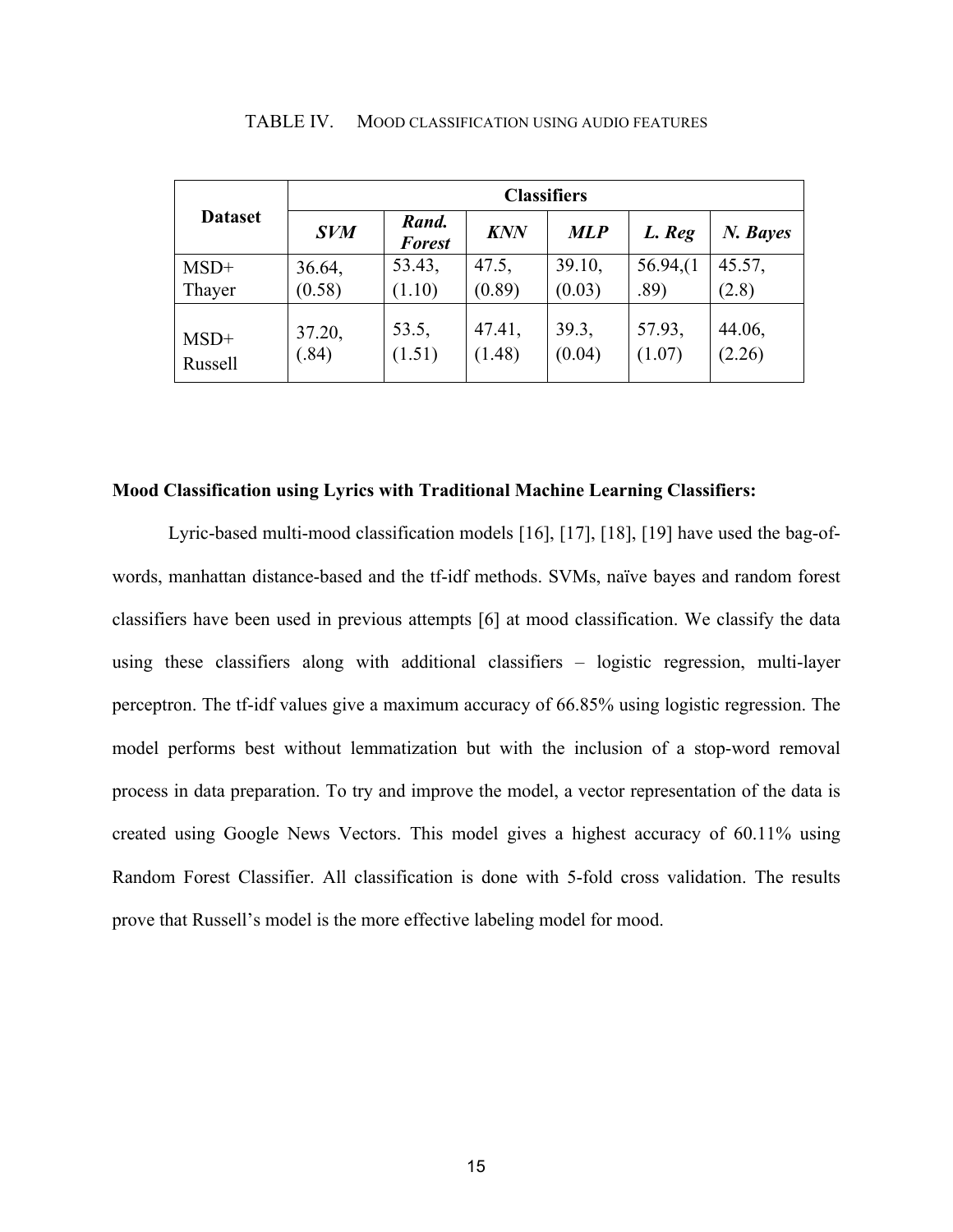| <b>Dataset</b>         | <b>Classifiers</b> |                     |                 |                 |
|------------------------|--------------------|---------------------|-----------------|-----------------|
|                        | <b>SVM</b>         | <b>Rand. Forest</b> | L. Reg          | N. Bayes        |
| MSD+Thayer<br>Word2yec | 38.15, (0.07)      | 53.24, (2.68)       | 52.33, (2.69)   | 42.03, (2.70)   |
| MSD+ Russell           |                    | 60.11, (1.79)       | 54.52, $(2.07)$ | 43.23, (3.42)   |
| Word2vec               | 44.14, (0.10)      |                     |                 |                 |
| MSD+Thayer             | 54.72, (2.19)      | 52.80, (2.42)       | 47.23, (0.75)   | 50.58, (1.23)   |
| Doc2vec                |                    |                     |                 |                 |
| MSD+ Russell           | 61.14, (0.28)      | 58.34, $(2.36)$     | 53.00, (1.24)   | 53.60, (3.29)   |
| Doc2vec                |                    |                     |                 |                 |
| MSD+Thayer             | 39.01, (0.02)      | 56.82, $(0.50)$     | 55.85, (1.27)   | 57.39, $(0.88)$ |
| Tf-Idf                 |                    |                     |                 |                 |
| MSD+ Russell           |                    | 66.67, (1.83)       | 66.85, (2.09)   | 55.07, (1.53)   |
| Tf-Idf                 | 44.75, $(.045)$    |                     |                 |                 |

TABLE V. MOOD CLASSIFICATION USING EXISTING METHODS ON LYRICS

We observe that lyric data performance is higher  $-66.85\%$  in comparison to audio features performance and becomes the baseline for classification with deep learning. We use GloVe [20] (Global Vectors for Word Embeddings) for creating word embeddings for the lyrics. This is the input to the lyrics-based deep learning model.

GloVe is an unsupervised learning algorithm to generate word vectors. It is a good choice for creating word embedding matrices for neural networks for the task of text classification. The GloVe 6B tokens model with 400K vocabulary is a good vectorizer with fast loading times for text and image data. GloVe uses a count-based model that is advantageous when used with neural networks as it is count based and can capture more combinations than an n-gram based approach. We use this to create an embedding matrix as input for deep learning models.

To create the matrix, we reduce sequences longer than 1000 and use padding for shorter word vectors. The word embeddings matrix is then split into training and validation data – 80% training and 20% validation. Experiments are conducted using CNNs (Convolutional Neural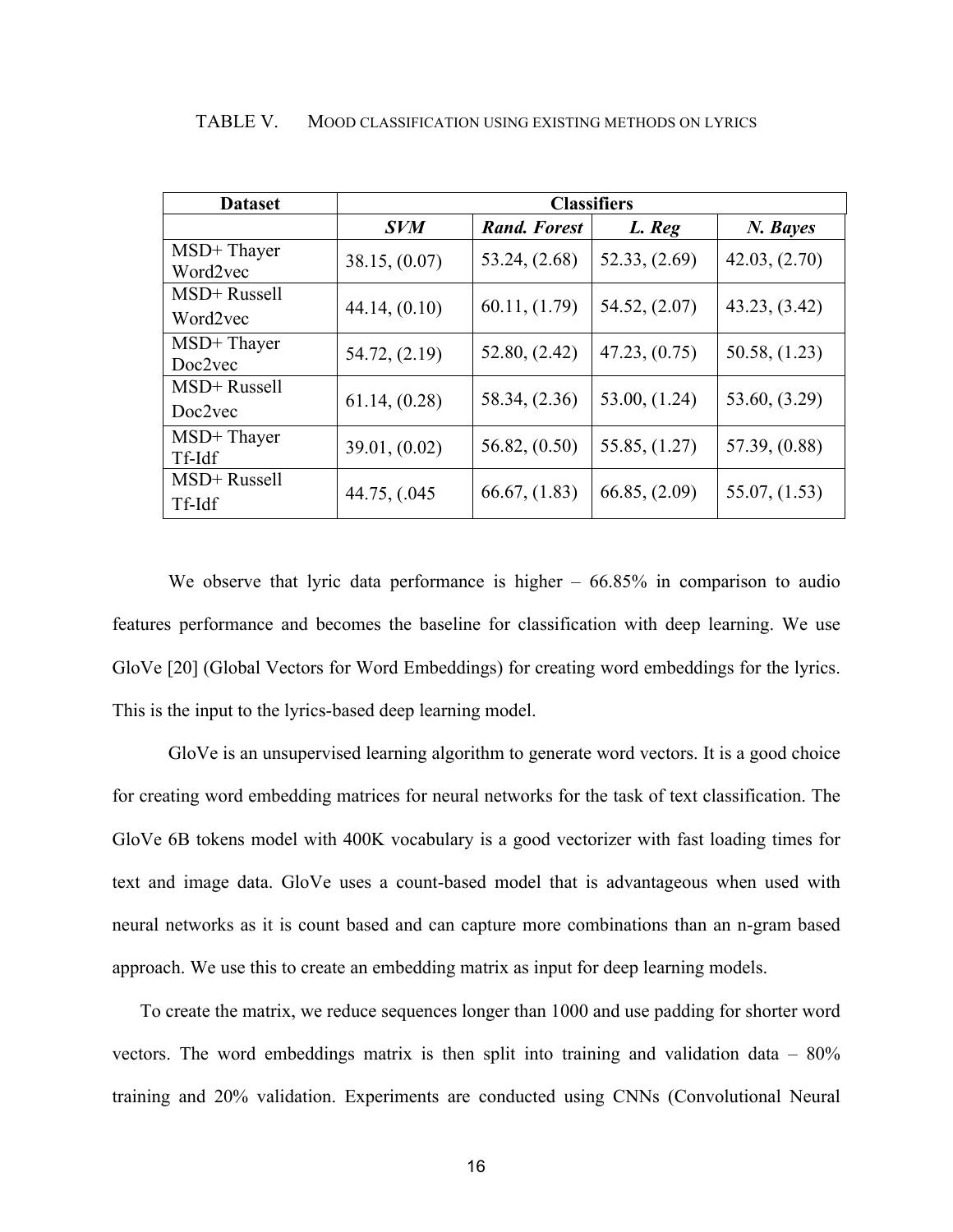Networks), Bi-directional LSTM (Long-Short-Term-Memory) Networks and CRNNs (Convolutional-Recurrent Neural Networks).

#### **CNNs for text classification:**

CNNs have been effective in sentence classification as demonstrated by Y. Kim [6]. The CNN architecture, that we use consists of three convolution layers of kernel sizes (2,5,10), which allows for the detection of patterns of multiple sizes. Patterns can be expressions or word ngrams such as 'I like', 'pretty great,' and therefore the CNN can identify them in the sentence regardless of their position. The model takes in a matrix of word embeddings as input where each row of the matrix corresponds to a token. Since we used GloVe, the token is a word vector. The filters slide over full rows of the matrix (words). The working of a CNN for natural language processing is through a bag of words model. The CNN filters when used with GloVe vectors, allow the model to capture more combinations and patterns of word occurrences. CNNs perfom a lot of multiplication to classify the data. They can run on CPUs without needing expensive hardware.

CNNs are efficient in terms of representation compared to an n-gram model. Anything more than 3-grams can become expensive with a large vocabulary. This allows for the capture of more features over approaches that use the n-gram or tf-idf approach with an SVM or logistic regression classifier. The CNN uses three concatenated convolutional layer with max-pooling, two dense layers with 'relu' activation, a dropout layer and the output is passed through a 'softmax' activation function. 'Categorical crossentropy' is used as a loss function to classify the data into multiple classes: angry, happy, sad, relaxed.

The model yielded an accuracy of 71% over 200 steps.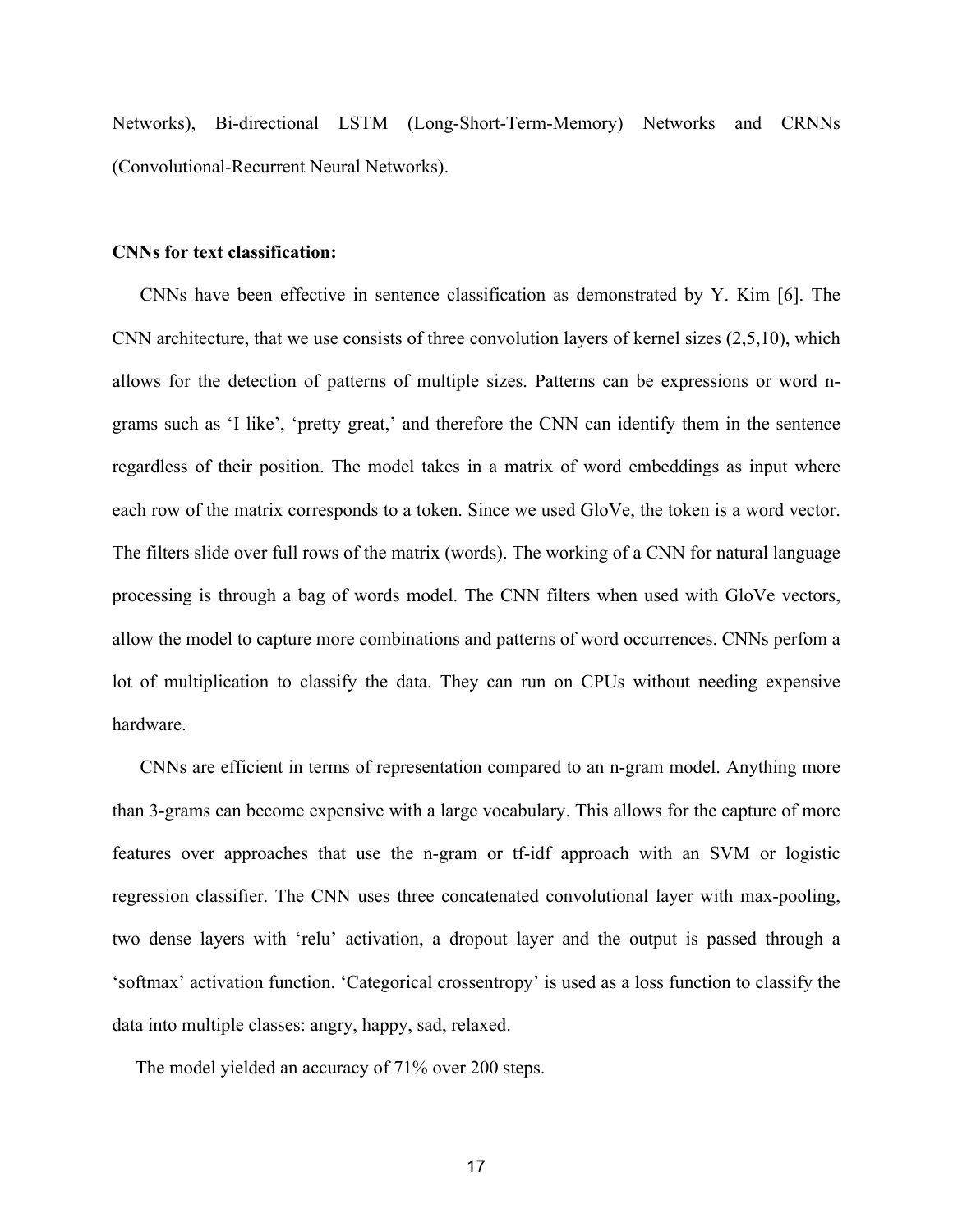The classification report is as follows:

| Class    | Precision | Recall | F1-Score | Support |
|----------|-----------|--------|----------|---------|
|          |           |        |          |         |
| $\theta$ | 1.00      | 0.18   | 0.31     | 11      |
|          |           |        |          |         |
|          | 0.72      | 0.90   | 0.80     | 95      |
| 2        | 0.77      | 0.43   | 0.55     | 95      |
| 3        | 0.70      | 0.70   | 0.70     | 166     |

#### TABLE VI. CLASSIFICATION REPORT

The confusion matrix is as follows:

| $\lceil 2$                             | 4                                                | 0 | 5]     |
|----------------------------------------|--------------------------------------------------|---|--------|
|                                        | $\begin{bmatrix} 0 & 179 & 4 & 15 \end{bmatrix}$ |   |        |
| [0                                     | 25 41 29]                                        |   |        |
| $\begin{bmatrix} 0 & 42 \end{bmatrix}$ |                                                  |   | 8 116] |

Labels: Angry: 0, Happy: 1, Relaxed: 2, Sad: 3

From the confusion matrix, we observe that the model has difficulty learning the features for class 0: Angry, this is possibly due to fewer data points to learn features from. We could only extract 73 songs for this label. The 2 labels that the model learned the best are Happy and Sad as the data points were the highest. Angry and Relaxed did not yield as many data points.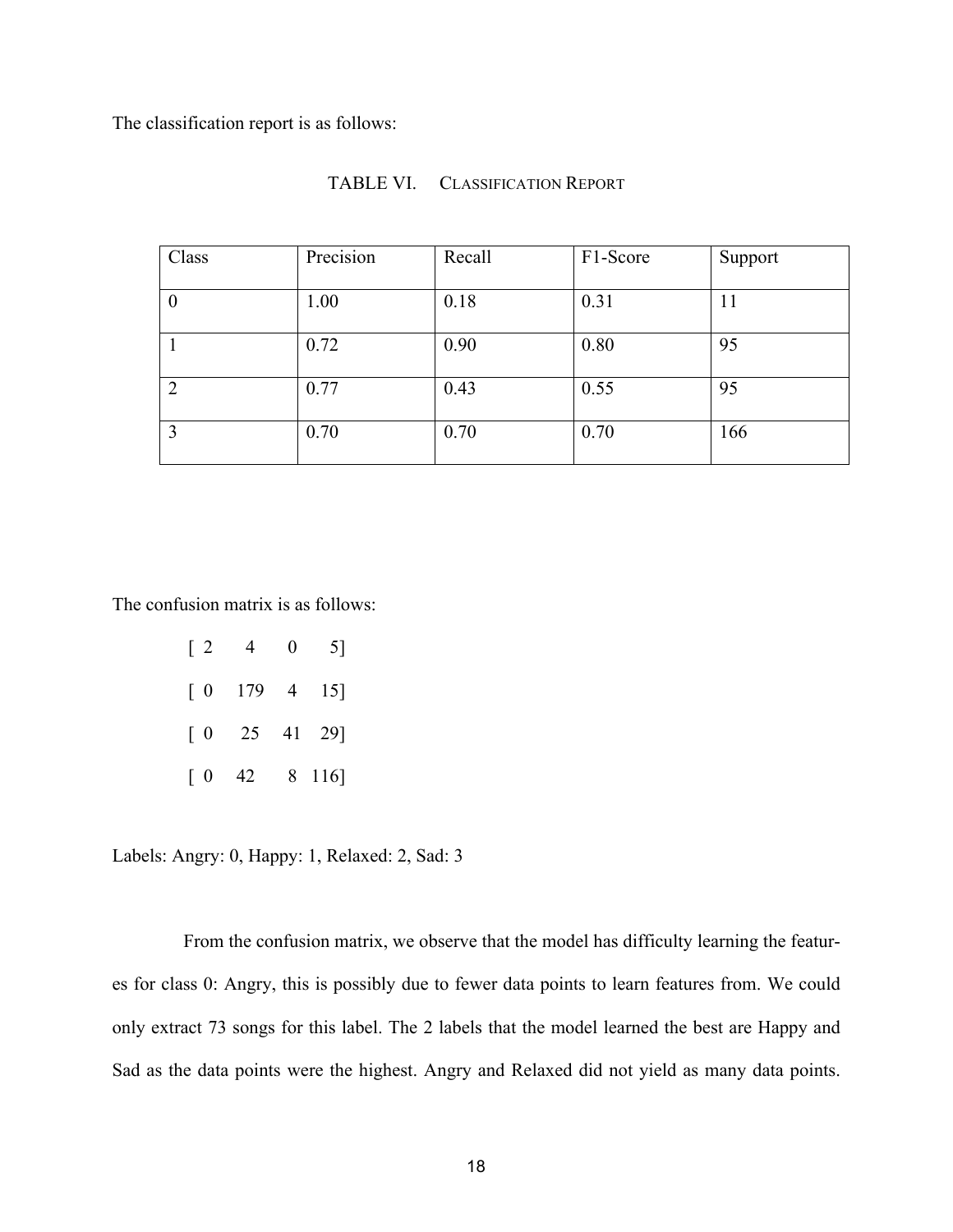Especially Angry as it only had 73 data points. The sampling from these data points was not inad equate as per the sample size requirement for the respective population sizes from the analysis sh own below:

Type 1 error rates: [0.0 0.26 0.03 0.16]

Type 2 error rates: [0.82 0.1 0.57 0.3 ]

Population: {0: 73, 1: 1053, 2: 437, 3: 790}

Sample: {0: 62, 1: 855, 2: 342, 3: 624}

For class 0, according to a 95% CI, the sample size needed is 226, we used 62, the confidence level of the observed predicted accuracy is 84.73% (one-tailed)

For class 1, according to a 95% CI, the sample size needed for is 138, we used – 855

For class 2, according to a 95% CI, the sample size needed is 376, we used – 342 The confidence level of the observed predicted accuracy is 96.91% (one-tailed)

For class 3, according to a 95% CI, the sample size needed is 322, we used  $-624$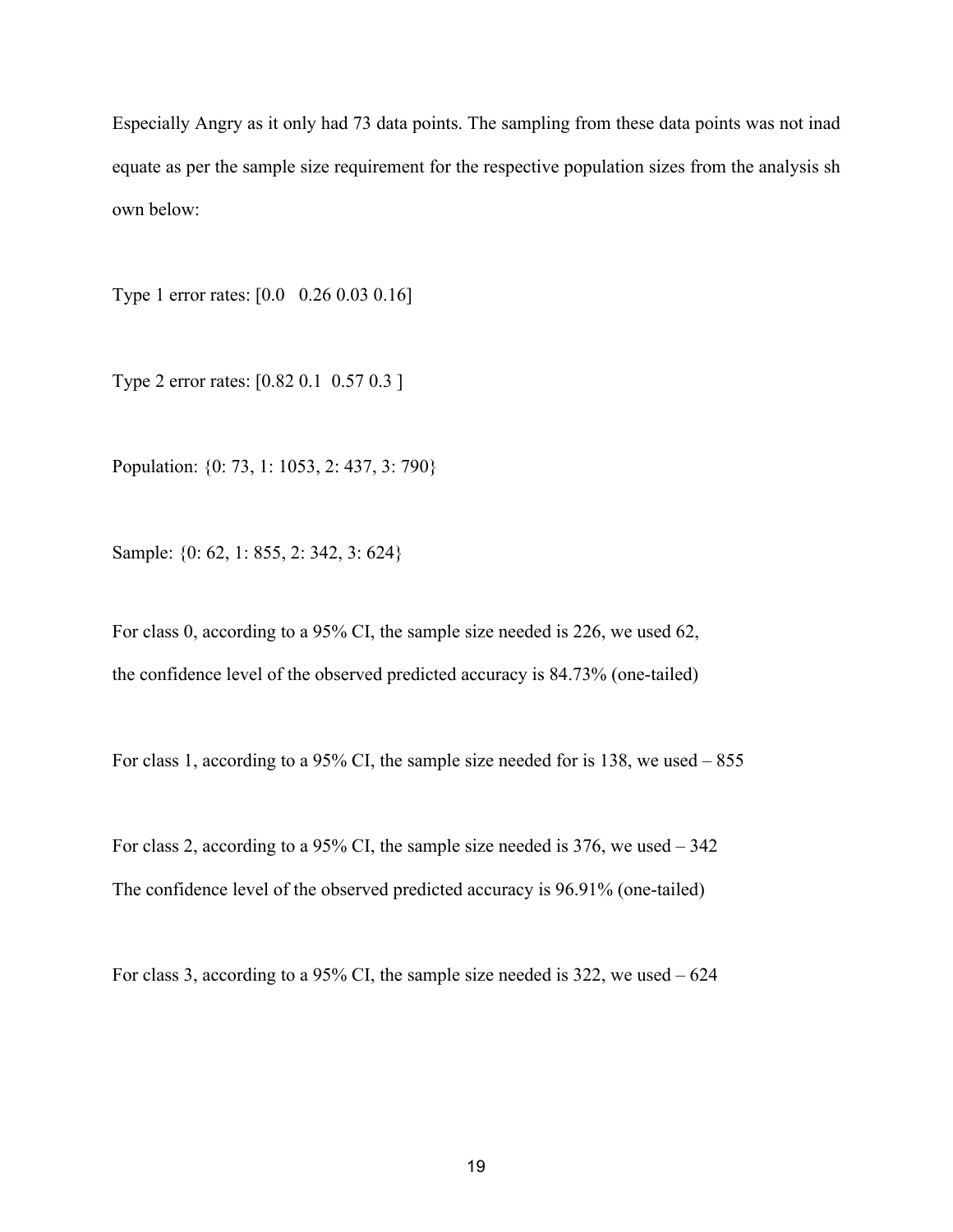

Figure 2 CNN architecture



Figure 3 CNN performance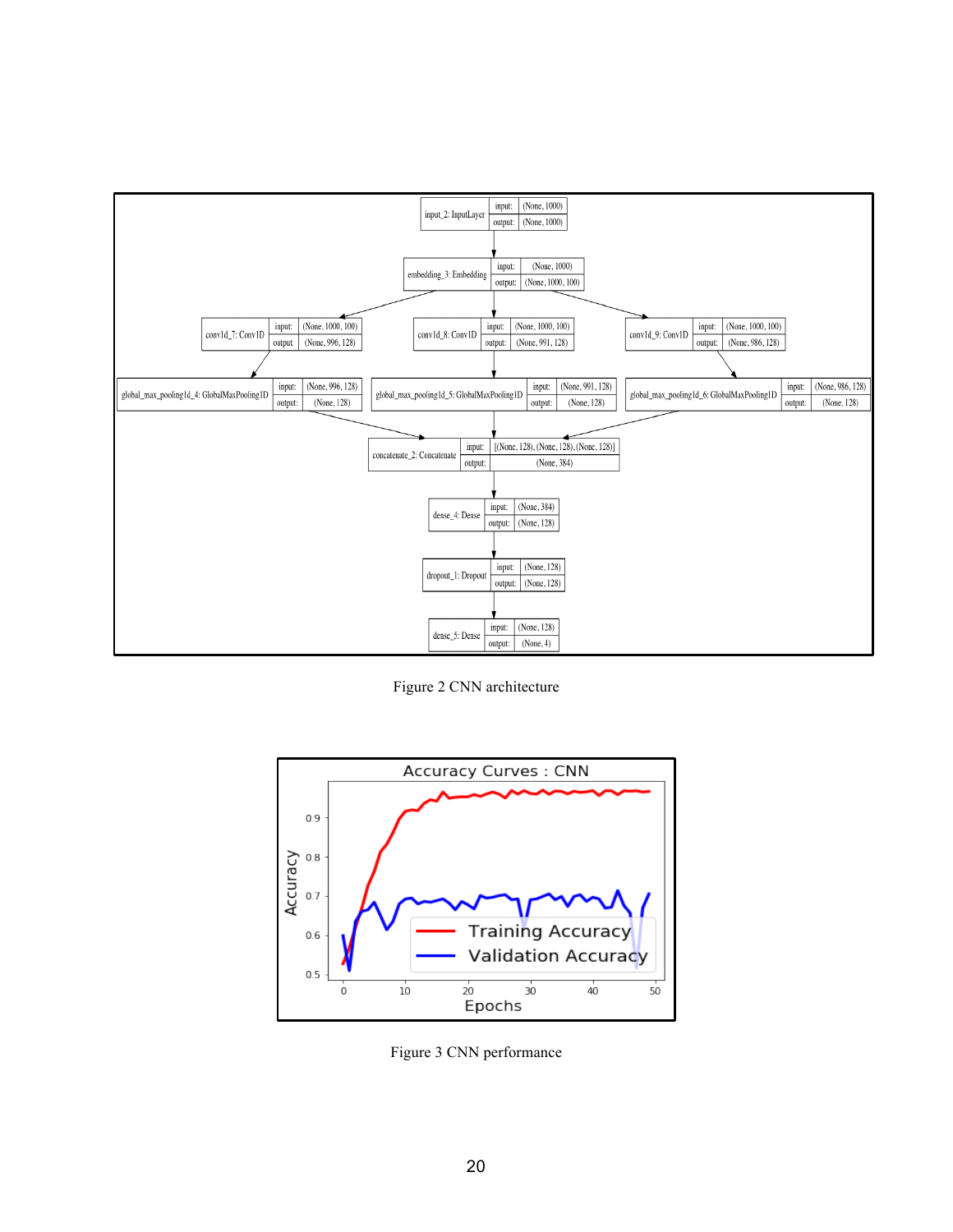### **Bi-directional LSTM for text classification:**

A bi-directional LSTM is used to capture sequential information. Pre-trained word embeddings can help capture the semantic representation of texts. We implement a bi-directional LSTM model for our data. It yields an accuracy of 69%. The classifier is trained over 50 steps on a CPU. The architecture of the bi-directional LSTM uses hidden layer size of 100 and use a 'softmax' activation with loss - 'categorical crossentropy'. The training times are long for this classifier without a GPU.



Figure 4 Bi-Directional LSTM architecture



Figure 5 Bi-Directional LSTM performance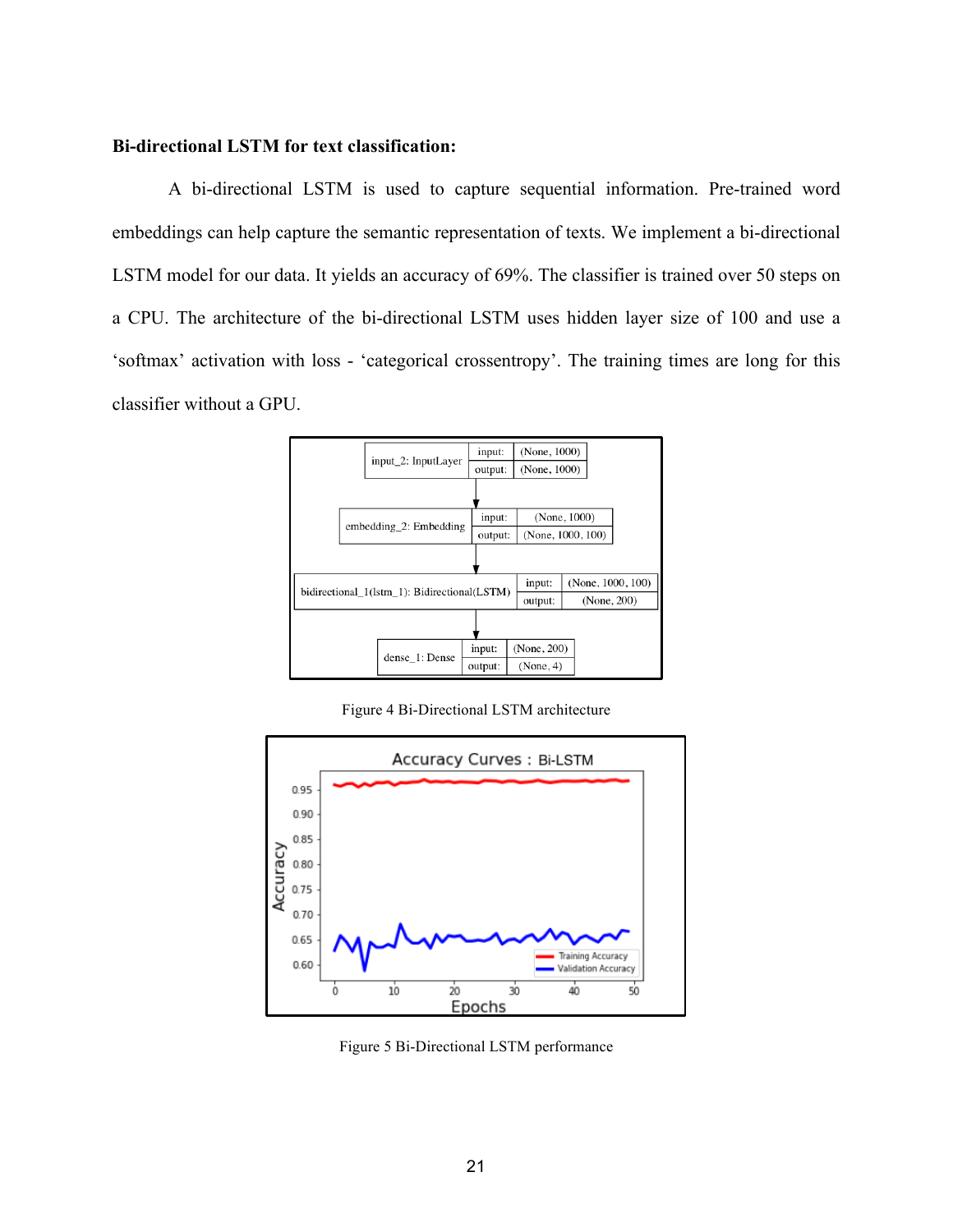### **CRNN (CNN with LSTM) for text classification:**

Another model that was tested was a CRNN which used 3 convolution layers that enter an LSTM with hidden layer size: 64. CRNNs have been used for music classification and have shown to perform well with lyric-data [16]. We use the 'categorical crossentropy' for loss and a 'softmax' activation function. The model gives an accuracy of 67.04% across 100 steps and takes relatively less time to train than an RNN but still trains slower than a CNN.



Figure 6 CRNN performance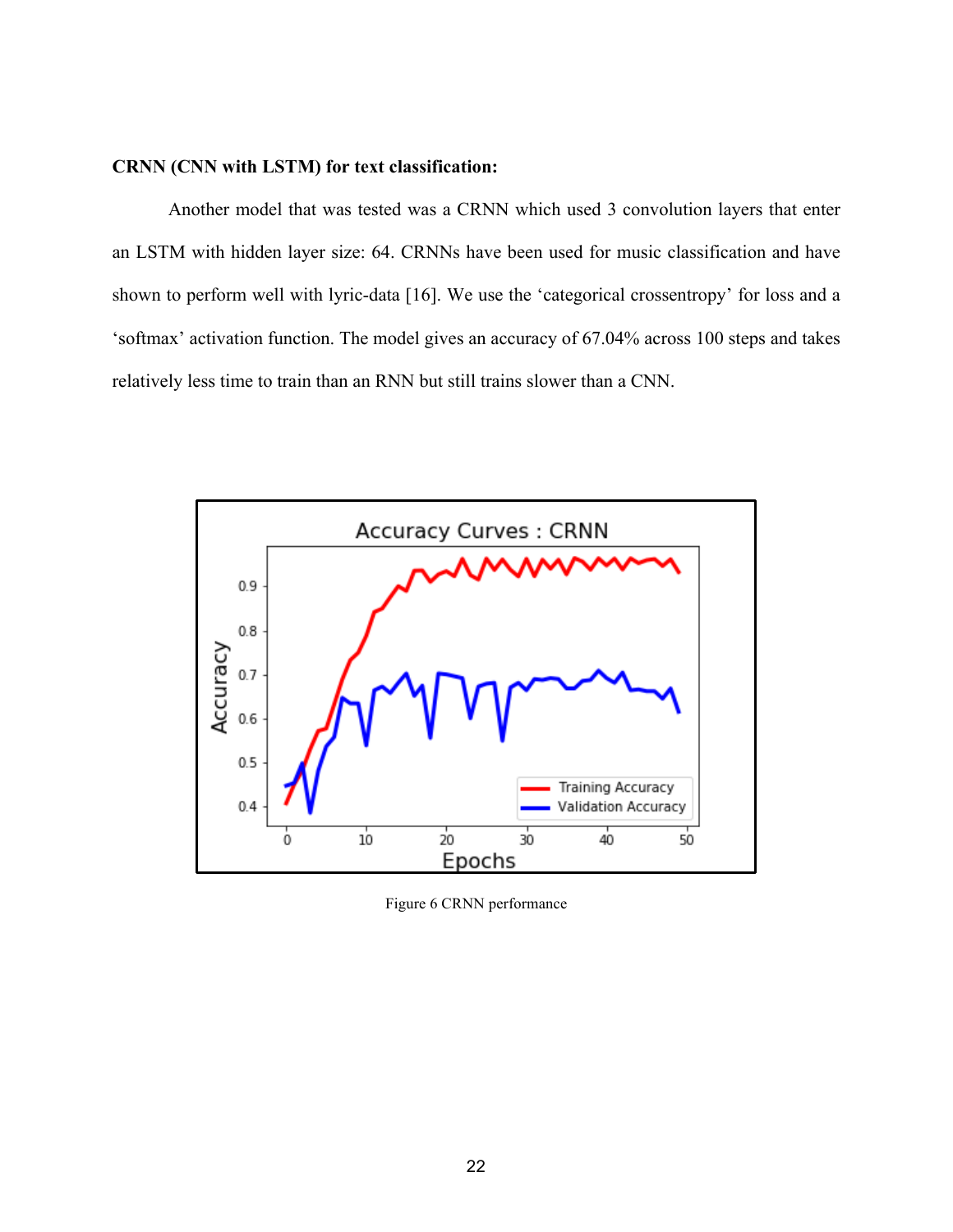

Figure 7 CRNN architecture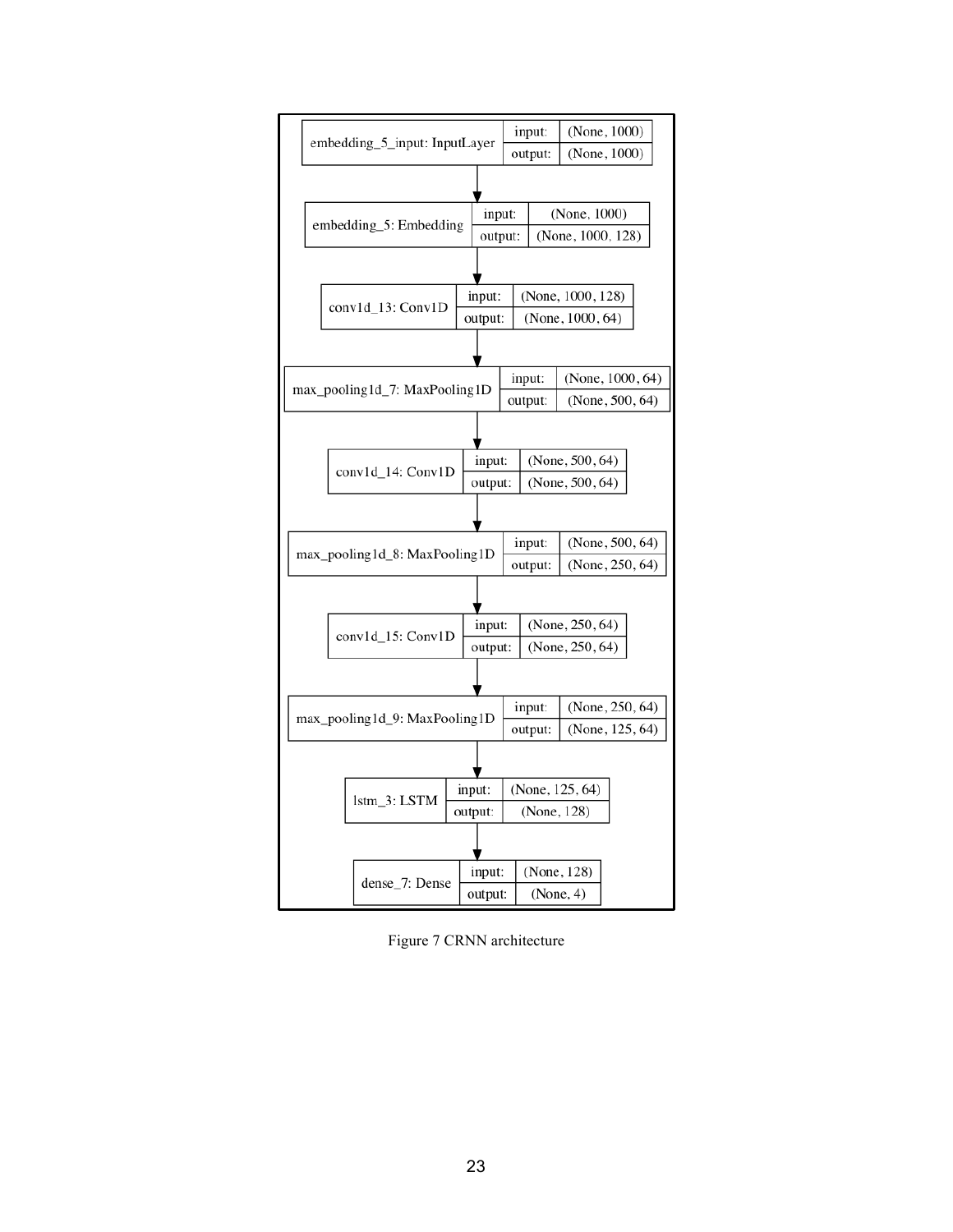### **EVALUATION**

The models perform better than the models that use traditional machine learning classifiers with NLP techniques. We see the highest results from a CNN which also trains quickly. The RNN performance is close to that of a CNN but it takes a long time to converge and therefore is not the most reliable classification model. The CRNN was an attempt to bridge the gap between the two models to capture more patterns as well as reduce training times but still performs slower than the CNN model. The results of the three models are tabulated in Table VII.

| <b>Classifier</b> | $Accuracy$ %) |
|-------------------|---------------|
| <b>CNN</b>        | 71.00         |
| <b>Bi-LSTM</b>    | 69.01         |
| <b>CRNN</b>       | 67.04         |
| <b>TF-IDF</b>     | 66.85         |
| Word2Vec          | 60.11         |
| Doc2Vec           | 61.14         |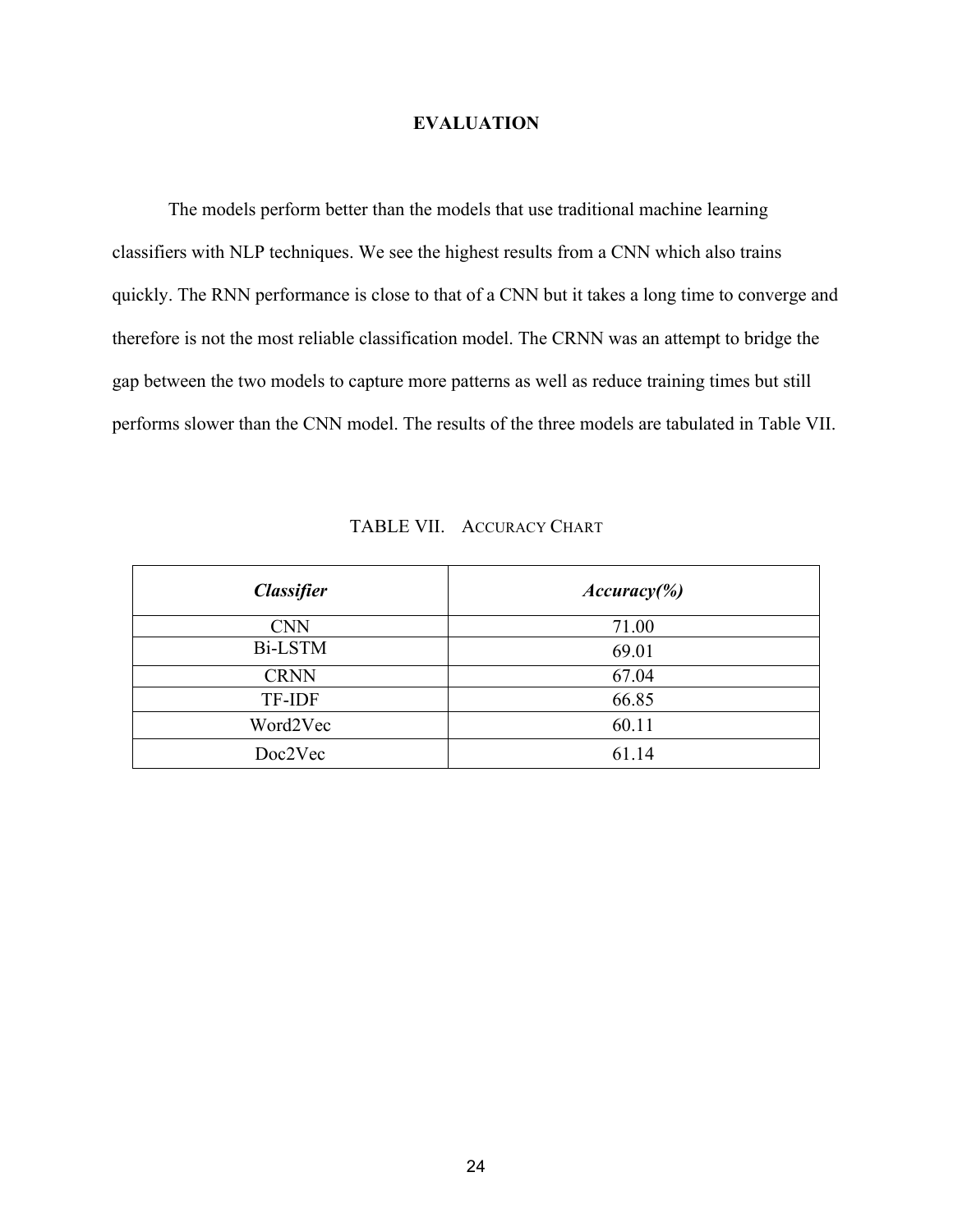#### **CONCLUSION**

The experiments conducted in this paper explore the techniques that are try to solve a mood classification problem for music data. The results show that lyrics provide excellent linguistic data that tie music to mood labels and provide an appropriate grouping of songs. The paper develops an efficient classification pipeline that can be re-created using open source data and can be used to classify additional data points with 71% accuracy over existing approaches by [6] that achieved 60.0% accuracy using SVMs on lyrics-data. It also demonstrates that CNNs are a good solution to English-language based text classification problems and are quick and easy to train without requiring expensive computational hardware. Our experiments conclude that lyrics classification of music using emotion labels from Russell's [1] circumplex model via a CNN can establish a strong open source approach to music mood classification and can successfully classify data better than methods that use a count-based approach. GloVe [20] embeddings are a powerful source of word embeddings for words in the English language and is a great pre-trained model for this task. Mood classification of music can thus be successfully done through the approach provided in this paper with maximum results and through open source approaches with the help of lyrics and natural language processing using a three-layer, shallow Convolutional Neural Network without high computational requirements.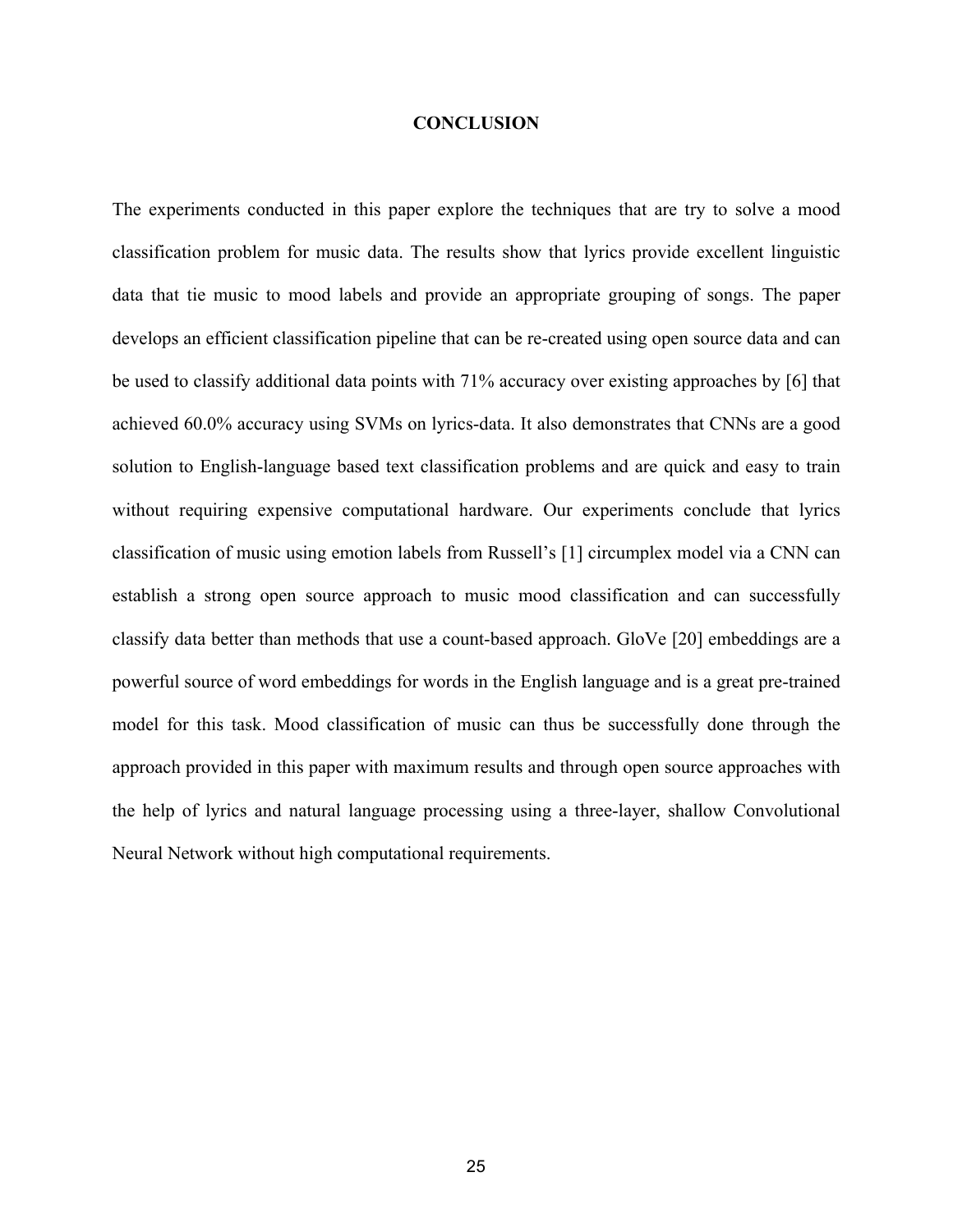### **REFERENCES**

[1] J. A. Russell, "A circumplex model of affect.," Journal of Personality and Social Psychology, vol. 39, no. 6, pp. 1161–1178, 1980.

[2] Thayer, Robert E. "Mood." Encyclopedia of Psychology, Vol. 5*.*, pp. 294–295., doi:10.1037/10520-125.

[3] T. Mikolov. "Distributed Representation of Words and Phrases" [online] Papers.nips.cc. Available at: https://papers.nips.cc/paper/5021-distributed-representations-of-words-and-phrasesand-their-compositionality.pdf [Accessed 22 May 2019].

[4] Q. Lee and T. Mikolov "Distributed Representations of Sentences and Documents" [online] Cs.stanford.edu. Available at: https://cs.stanford.edu/~quocle/paragraph\_vector.pdf [Accessed 22 May 2019].

[5] K. Bischoff, C. Firan, R. Paiu, W. Nejdl, C. Laurier and M. Sordo, "Music Mood and Theme Classification a Hybrid Approach", Mtg.upf.edu, 2018. [online]. Available: http://mtg.upf.edu/node/1465. [Accessed: 10- Dec- 2018].

[6] X. Hu, J. Stephen, D. Andreas, & F. Ehmann, "Lyric text mining in music mood classification.," in Proc of the Int. Society for Music Info. Retrieval Conference, 2009, pp. 2-209.

[8] M. Zentner, D. Grandjean, and K. R. Scherer, "Emotions evoked by the sound of music: Characterization, classification, and measurement.," Emotion, vol. 8, no. 4, pp. 494–521, 2008.

[9] I. Andjelkovic, D. Parra, and J. O'Donovan, "Moodplay: Interactive music recommendation based on Artists' mood similarity," Int. Journ. of Human-Computer Studies, vol. 121, pp. 142– 159, 2019.

[10] G. Tzanetakis, "Music analysis, retrieval and synthesis of audio signals MARSYAS," Proc. of the 17th ACM int. conf. on Multimedia - MM 09, 2009.

[11] Y. Kim, "Convolutional Neural Networks for Sentence Classification," Proceedings of the 2014 Conference on Empirical Methods in Natural Language Processing (EMNLP), 2014.

[12] K. Choi, G. Fazekas, M. Sandler, and K. Cho, "Convolutional recurrent neural networks for music classification," 2017 IEEE International Conference on Acoustics, Speech and Signal Processing (ICASSP), 2017.

[13] T. Bertin-Mahieux, D. Ellis, and P. Lamere, "The Million Song Dataset," Proceedings of the 12th Intl. Soc. for Music Information Retrieval Conf., 2011.